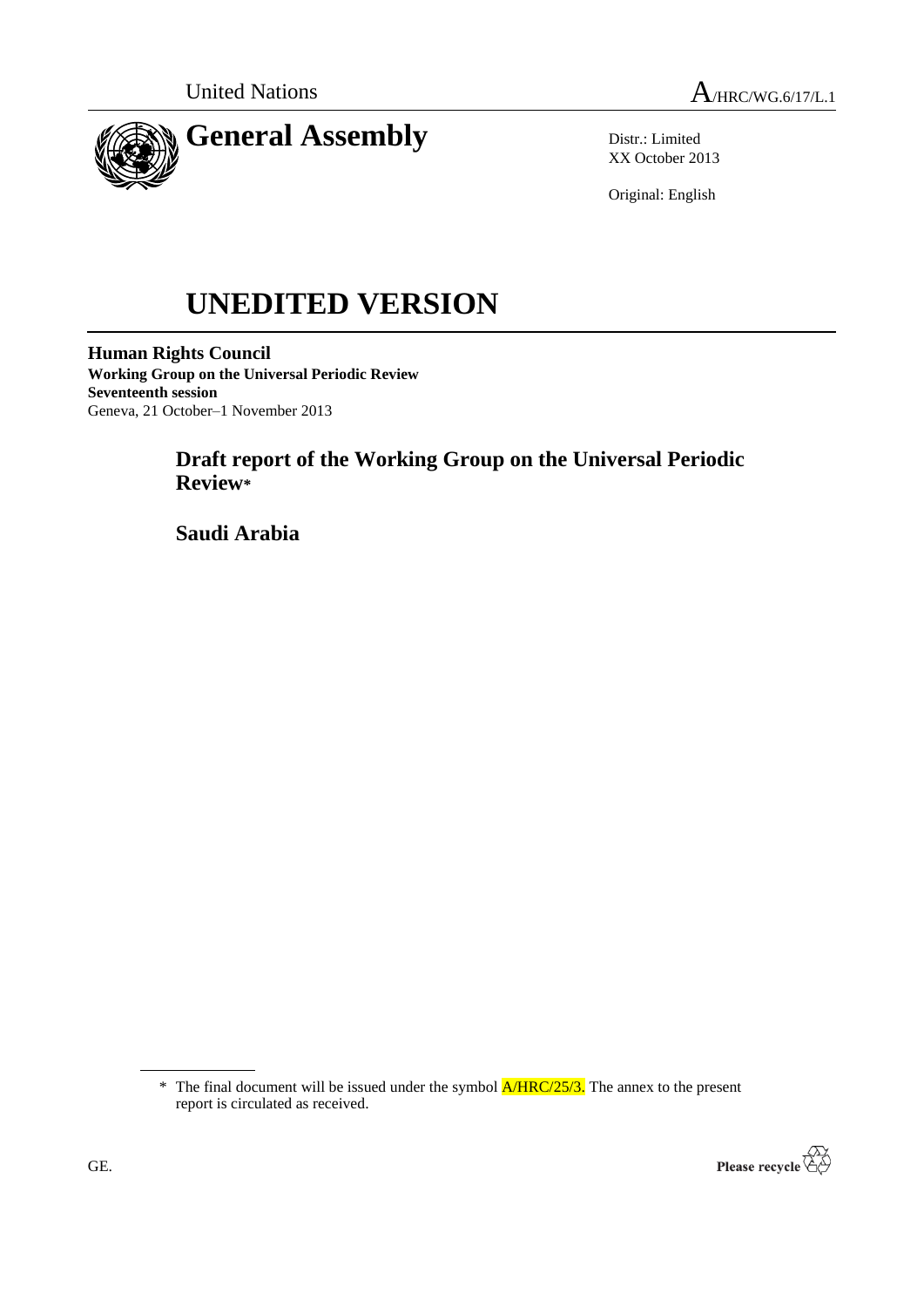## **A/HRC/WG.6/17/L.1**

# Contents

|       |    | Paragraphs | Page          |
|-------|----|------------|---------------|
|       |    |            | $\mathcal{R}$ |
|       |    |            | $\mathcal{R}$ |
|       | A. |            | $\mathcal{R}$ |
|       | В. |            | 8             |
| Н.    |    |            | 14            |
| Annex |    |            |               |
|       |    |            | 24            |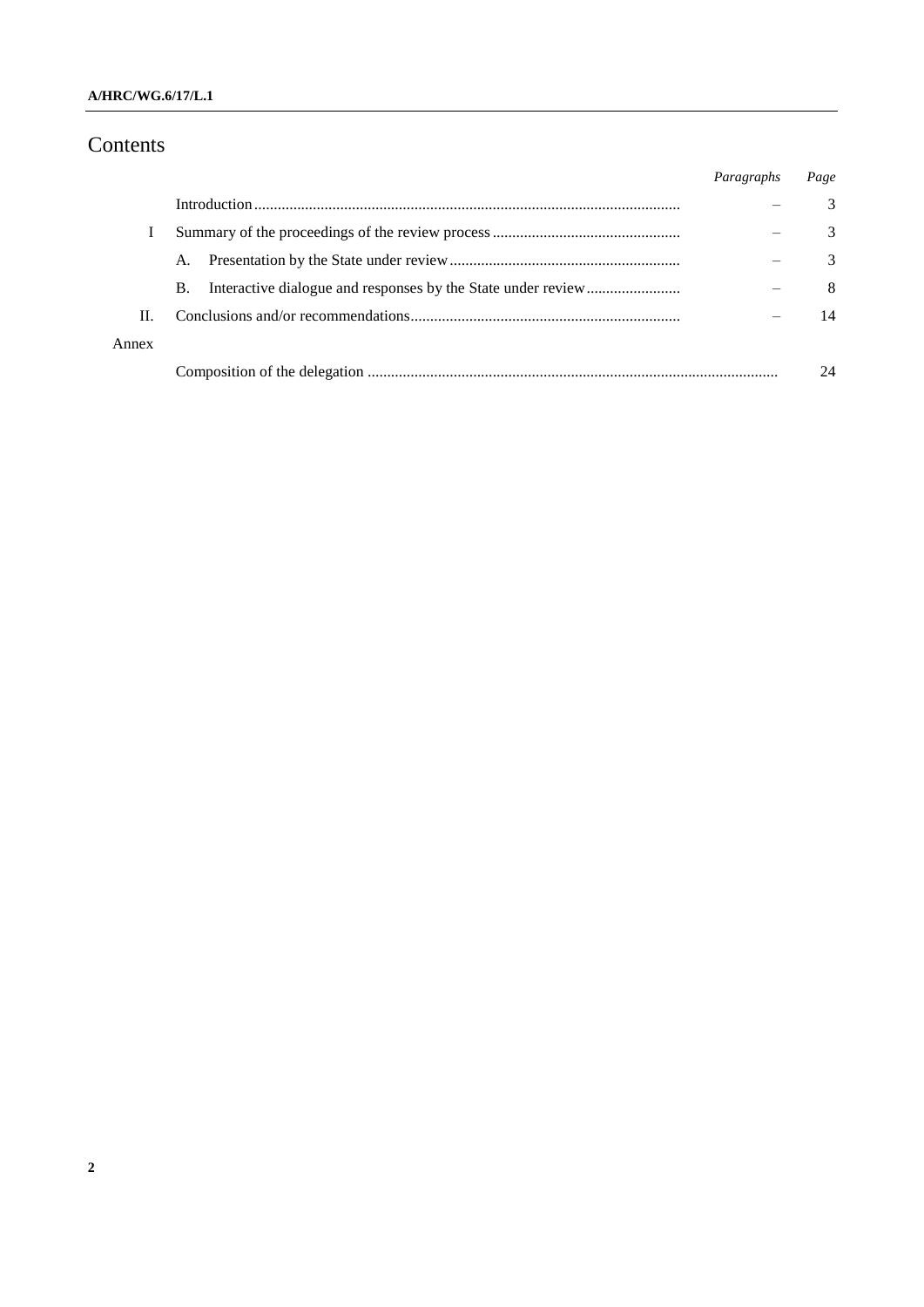# **Introduction**

1. The Working Group on the Universal Periodic Review (UPR), established in accordance with Human Rights Council resolution 5/1 of 18 June 2007, held its seventeenth session from 21 October to 1 November 2013. The review of Saudi Arabia was held at the 1<sup>st</sup> meeting on 21 October 2013. The delegation of Saudi Arabia was headed by His Excellency Mr. Bandar bin Mohammed Aleiban, Chairman of the Human Rights Commission. At its 1st meeting held on 1 November 2013, the Working Group adopted the report on Saudi Arabia

2. On 14 January 2013, the Human Rights Council selected the following group of rapporteurs (troika) to facilitate the review of Saudi Arabia: Japan, Romania and Uganda.

3. In accordance with paragraph 15 of the annex to resolution 5/1 and paragraph 5 of the annex to resolution 16/21, the following documents were issued for the review of Saudi Arabia:

(a) A national report submitted/written presentation made in accordance with paragraph 15 (a) (A/HRC/WG.6/17/SAU/1);

(b) A compilation prepared by OHCHR in accordance with paragraph 15 (b) (A/HRC/WG.6/17/SAU/2);

(c) A summary prepared by OHCHR in accordance with paragraph 15 (c) (A/HRC/WG.6/17/SAU/3).

4. A list of questions prepared in advance by Belgium, Czech Republic, Germany, Netherlands, Norway, Slovenia, Spain, Sweden, United Kingdom and Untied States of America, was transmitted to Saudi Arabia through the troika. These questions are available on the extranet of the UPR.

## **I. Summary of the proceedings of the review process**

#### **A. Presentation by the State under review**

5. The head of the delegation of the Kingdom of Saudi Arabia (KSA), H.E. Dr. Bandar bin Mohamed ALEIBAN, President of the Human Rights Commission, reaffirmed KSA's commitment to respect and promote human rights and support the international mechanisms, particularly the UPR mechanism.

6. KSA reiterated that its endeavours within the HRC constitute a continuation of its support for the human right to sustainable development in its capacity as a member of the G20 safeguarding the interests of the developing countries and advocating measures to mitigate the adverse effects of the global economic and financial crises by enhancing human development programmes, especially in connection with the debt burdens of the developing countries.

7. KSA noted that it has been honoured to serve the Two Holy Mosques and provide appropriate facilities for pilgrims, to whose welfare it attached the utmost importance, to practise their religious rites in safety, security and comfort.

8. KSA stated that it prepared its second UPR report in collaboration with governmental authorities as well as academics, civil society institutions and male and female members of the human rights community.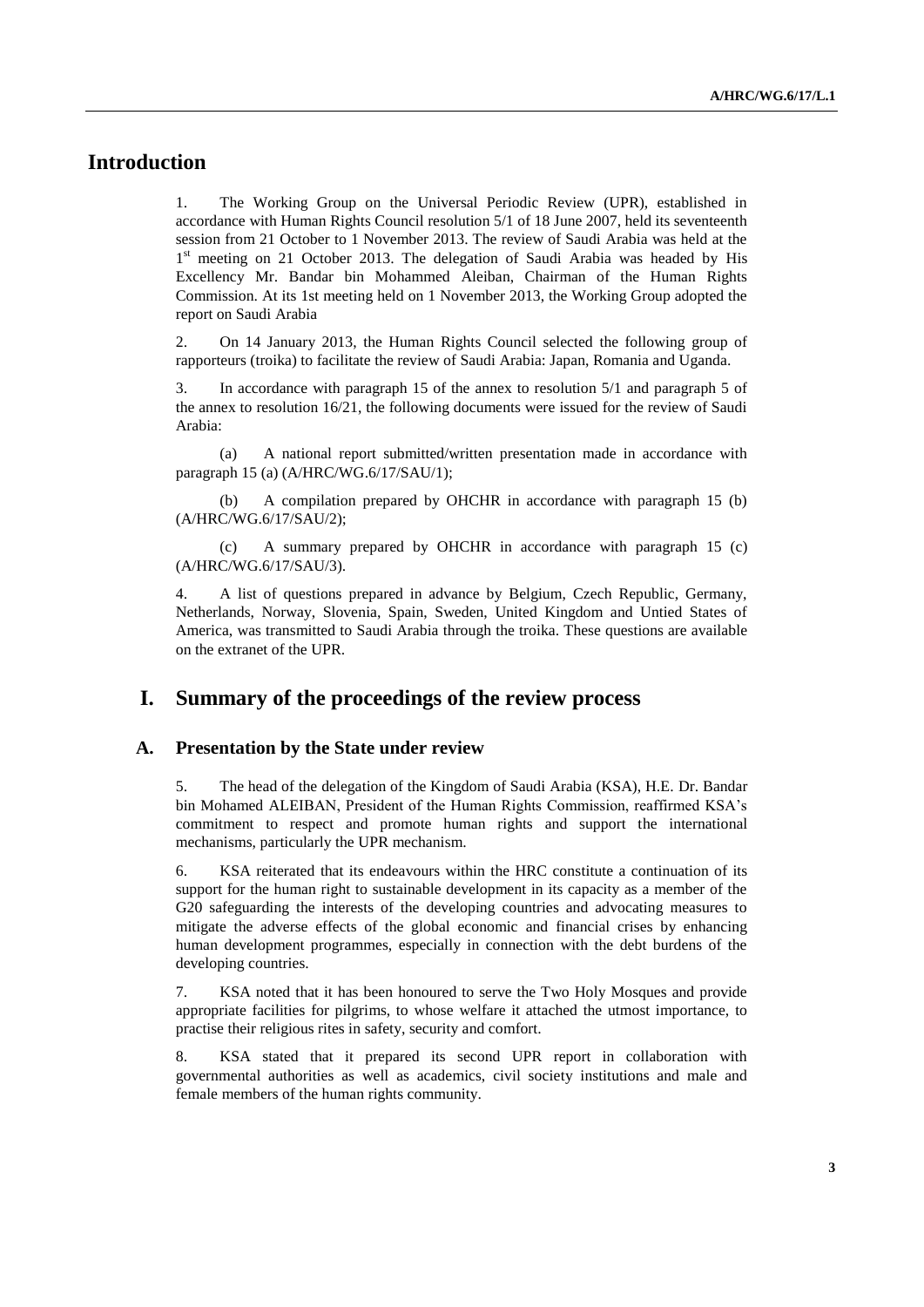9. KSA explained that the Basic Law of Governance, highlights the lofty principles and values that safeguard human dignity and protect fundamental rights and freedoms by stipulating that governance in KSA is based on justice, consultation and equality. The Law also places the State under an obligation to protect human rights in accordance with the Islamic Shari'a.

KSA said that the independence of the judicial authority is a firmly established principle for the protection of human rights since justice protects the lives, property, freedoms and rights of citizens and the project initiated by King Abdullah to develop the judicial authority is one of the most significant reform projects which involves the adoption of statutes for the judiciary and the Board of Grievances.

11. KSA reaffirmed that the Islamic Shari'a guarantees fair gender equality and the State's legislation does not differentiate between men and women. Article 8 of the Basic Law of Governance stipulates that governance in KSA is based on justice and equality in accordance with the Islamic Shari'a. Hence, women are full citizens in their own right and are endowed with independent financial and full legal capacity under which they enjoy freedom to dispose of their property and manage their affairs in a totally independent manner without seeking permission from anyone.

12. KSA highlighted that Saudi women are contributing to national decision making through their membership of the Consultative Council in which they are allocated a minimum of 20% of the seats, in addition to their right to vote and stand as candidates in municipal council elections. Women also hold senior posts in the governmental sector in which the number of female employees rose by about 8% during the last year alone.

KSA affirmed its commitment to protect the rights of the child not only in its capacity as a party to the Convention on the Rights of the Child and the two Optional Protocols thereto but also in fulfilment of its obligations derived from the provisions of the Islamic Shari'a which seek to ensure the best interests of the child in all circumstances.

14. KSA stated that it has taken further steps to protect women and children from violence and abuse through the adoption of numerous measures including promulgation of the Protection from Harm Act.

15. KSA added that it is taking all the non-discriminatory measures needed to protect the rights of more than 9 million foreign workers. Numerous decisions have been promulgated and control mechanisms have been established to help to safeguard their rights, including:

- $\checkmark$  An electronic mechanism for the protection of workers' wages.
- $\checkmark$  Mandatory health insurance.
- $\checkmark$  Conclude bilateral agreements between KSA and the countries of origin of workers, and particularly domestic workers.

16. KSA has ensured that workers are able to report violations and that the new Labour Law is being properly applied. Moreover, cases of forced labour constitute forms of trafficking in persons which are governed by the Suppression of Crimes of Trafficking in Persons Act.

17. KSA underscored that its regulations prohibit any religious discrimination in employment and permit workers to perform their religious duties in accordance with Article 61 and Article 104 of the Labour Law.

18. KSA highlighted that it provides general and higher education free of charge and has established an independent commission to evaluate general education with a view to improving its quality and increasing its output.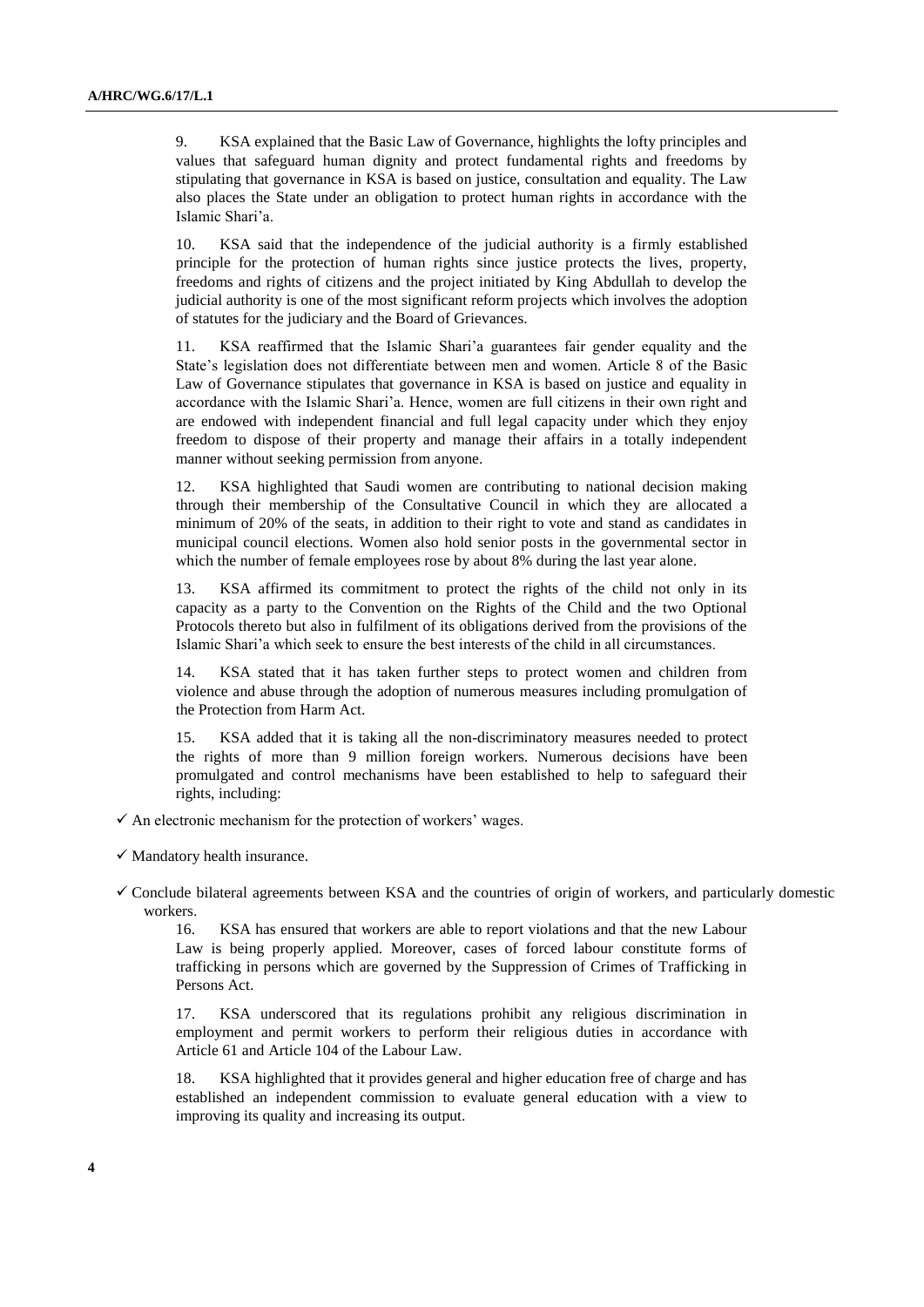19. KSA added that in recent years numerous governmental and non-governmental initiatives have been adopted to create employment opportunities for both genders, as illustrated by the wage subsidization programmes, the telecommuting, part-time employment and productive family programmes and the programmes to train the national labour force and increase its productivity.

20. In regard to health care, KSA stated that primary health care centres, as well as medical cities and specialized teaching hospitals, have been established.

21. KSA said that it has also shown concern for social welfare by supporting needy families and providing assistance through programmes targeting all sections of society and especially persons with disabilities.

22. KSA stated that it is preparing other periodic reports for presentation to the treaty bodies. Special Rapporteurs and other mandate holders have already been received and the Kingdom is eager to continue this cooperation with them.

23. KSA highlighted that it increased its contribution in support of OHCHR from US\$ 150,000 to US\$ 1 million annually for a five-year period with effect from 2012. KSA also contributed an amount of US\$ 1 million to the UN Entity for Gender Equality and the Empowerment of Women.

24. KSA reiterated that a Memorandum of Understanding on technical cooperation has been signed with OHCHR to enhance the capacities of the Kingdom's officials in this field.

25. KSA informed that, in 2011, it signed an agreement with the UN to establish the International Counter-Terrorism Centre, and donated \$110 million to fund the Centre's operations.

#### **B. Interactive dialogue and responses by the State under review**

26. During During the interactive dialogue, 102 delegations made statements. Recommendations made during the dialogue are to be found in section II of the present report.

27. Uganda noted the consultation with civil society, the ratification of conventions and the increased enrolment of girls at all educational levels.

28. Ukraine commended accession to a number of international human rights conventions and noted progress in promoting women's advancement in labour market, access to education and political participation.

29. United Arab Emirates noted high importance given to the protection of children's rights through activities, programmes and initiatives carried out by the National Committee of Children. It asked if the definition of children would be extended to all laws.

30. The United Kingdom of Great Britain and Northern Ireland expressed disappointment that Saudi Arabia had not implemented previous UPR recommendations. It regretted Saudi Arabia's failure to meet Treaty Body reporting deadlines the lack of access for several Special Rapporteurs.

31. The United States of America noted the "Protection Against Abuse" legislation but expressed concern about employer abuses of foreign workers. It raised concerns about restrictions on freedom of expression and the lack of due process to detainees.

32. Uruguay highlighted recent accession to international instruments, the gradual legislative process and cooperation with OHCHR.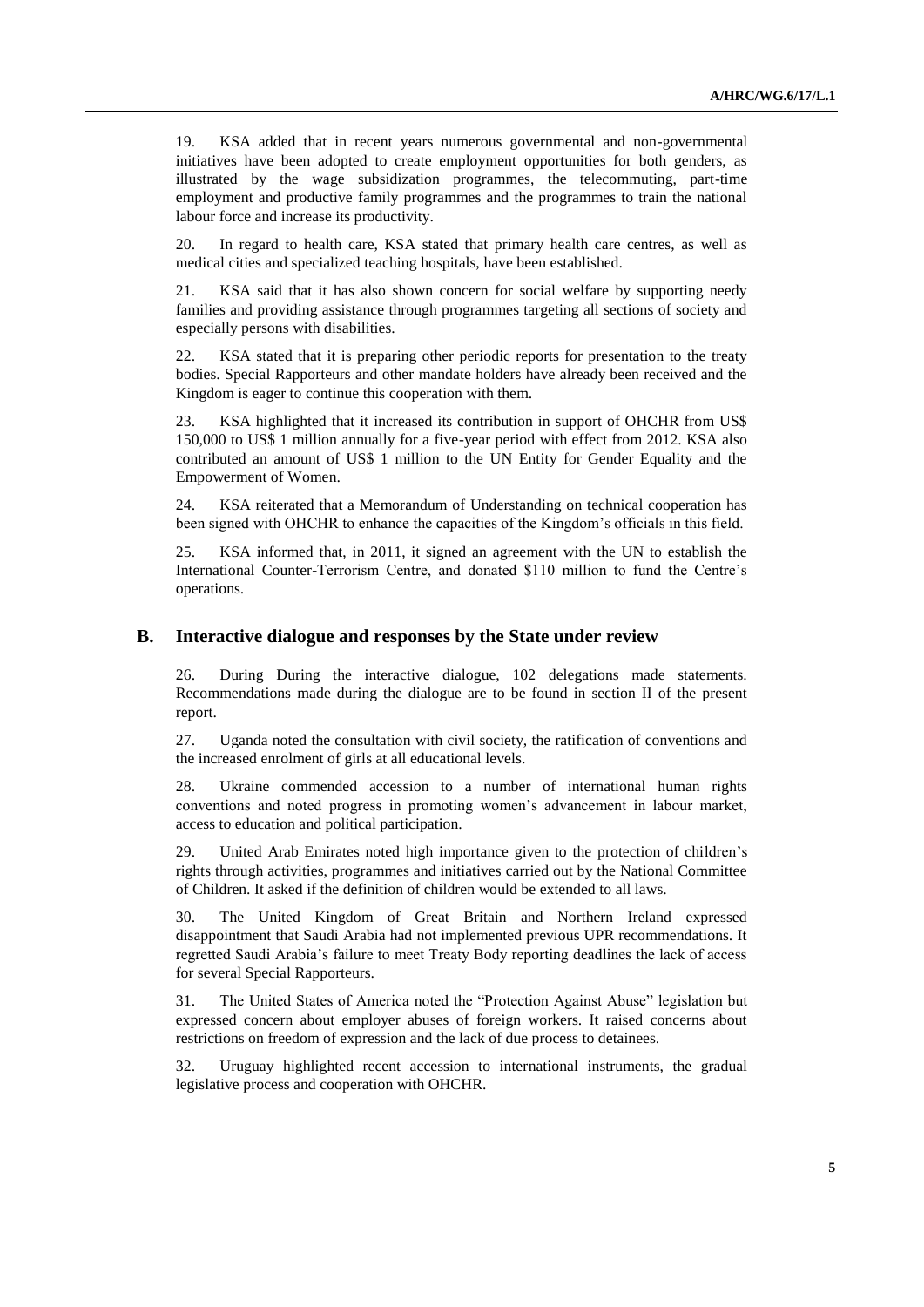33. Uzbekistan welcomed the adoption of laws to strengthen human rights and accession to the OP-CRC-SC, OP-CRC-AC and ILO Convention No. 138. It noted the efforts aimed at the protection of women's rights, the right to education, health care and religious tolerance.

34. Venezuela (Bolivarian Republic of) noted achievements in health care, primary education and literacy and housing for vulnerable groups.

35. Viet Nam noted with appreciation the achievements in the protection of cultural and social rights. It also welcomed the efforts to eliminate trafficking in persons, anti-corruption and combatting discrimination and highlighted difficulties and challenges.

36. Yemen commended measures to ensure women's participation as candidates in elections, in decision-making and access to managerial positions in employment and noted measures to protect children from violence.

37. Afghanistan commended accession to a number of international human rights instruments, establishment of the National Anti-Corruption Commission and the Standing Committee on Trafficking in Persons, and various efforts to enhance human rights.

38. Albania recognized Saudi Arabia's commitment to combating human trafficking and terrorism, enhancing women's rights and establishing national human rights mechanisms.

39. Algeria welcomed laws on domestic workers and accession to the OP-CRC-SC and OP-CRC-AC. It commended measures on women's participation in public and political life and the protection of children.

40. Argentina commended improved child literacy rates and reduction in child mortality and legislative progress made because of ratification of the OP-CRC-SC and OP-CRC-AC.

41. Armenia noted the establishment of the National Human Rights Education Committee and the increased number of girls in school and women in employment.

42. Australia welcomed the reforms and the establishment of NHRC and expressed concern at the death penalty and at breaches in human rights and the rights of the child, and urged further reform to overcome discrimination against women.

43. Austria commended interreligious dialogue. It expressed concern over lack of due process, absence of a written criminal code, use of the death penalty, corporal punishment and discrimination against women.

44. Azerbaijan commended judicial and legislative reforms and the establishment of the National Anti-Corruption Commission and the Standing Committee on Trafficking in Persons.

45. Bahrain appreciated the adoption of several policies and initiatives to enhance human rights and requested further information on the role of monitoring bodies and civil society in drafting those regulations. It noted regulations on domestic workers.

46. Bangladesh noted the efforts that increased the protection of the rights of migrant workers and encouraged them to continue such efforts. It noted steps taken to address the situation of the Myanmar community in Saudi Arabia and requested further information on such measures.

47. Belgium expressed concern over several subjects, particularly the situation of women and human rights defenders.

48. Benin noted steps taken in the areas of education, health, employment, housing, culture, child protection and children's rights.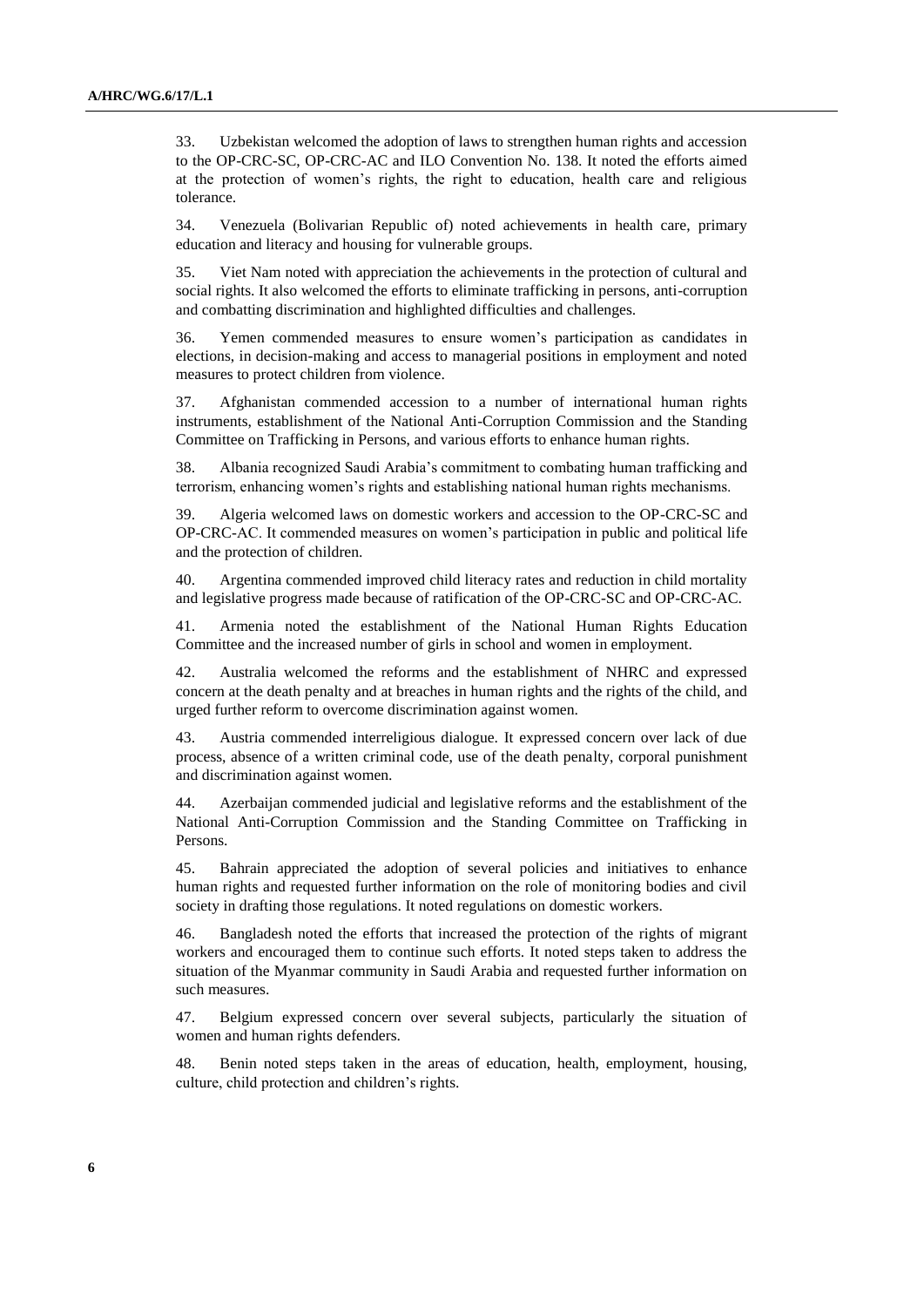49. Bhutan noted the adoption of numerous laws and ratification of two optional protocols to CRC.

50. Bosnia and Herzegovina noted with appreciation the establishment of the Human Rights Commission and ratification of the ICERD, CAT, CRC and CRPD. It asked Saudi Arabia to elaborate on the role of the special commission monitoring the internet.

51. Brazil welcomed the ratification of the OP-CRC-SC and OP-CRC-AC. It remained concerned that Saudi Arabia maintained its restrictive reservations to core international human rights instruments and yet not ratified both human rights covenants.

52. Brunei Darussalam welcomed strengthening child's rights and commended Saudi Arabia's initiatives in promoting interreligious and intercultural dialogue.

53. Cambodia welcomed the ratification of the ILO Minimum Age Convention, 1973 (No. 138) and the OP-CRC-SC and OP-CRC-AC.

54. Canada asked about progress on measures taken on: national ID for women, criminalization of and protection from domestic violence, the marriage age, access to health-care services and freedom of movement of women.

55. Chad appreciated accession to a significant number of international human rights instruments.

56. Chile acknowledged efforts to advance the promotion and protection of human rights which were demonstrated by the establishment of follow-up mechanisms and for institutional strengthening.

57. China commended efforts to promote the economic, social and cultural rights. It noted programs to protect the rights of children and achieve MDGs and the economic assistance to developing countries. Chine welcomed efforts to promote dialogue and tolerance among religious groups.

58. Colombia noted the commitment of Saudi Arabia to making progress in the recommendations made during the first cycle of the UPR.

59. Comoros highlighted efforts made to promote the education of girls. It invited the authorities to continue and expand the established dialogue between the national human rights situations and the OHCHR.

60. Costa Rica noted progress made in protecting children's rights and health and promoting women's education, in particular the increase in female enrolments in higher education.

61. KSA responded to questions and comments by reiterating that:

62. The education budget for this year accounted for about 28% of the State's general budget.

63. The Code of Criminal Procedure contains all the safeguards needed to protect the rights of accused persons, such as the right to lawyer during their investigation and trial, the right to a fair and public trial and the right to be present when the judgement is handed down. The statutory procedures ensure that juveniles are treated in a manner consistent with their age and include: admission, immediately after their arrest, to one of the juvenile centres supervised by the Ministry of Social Affairs; placement in detention only if so ordered by a juvenile judge; the stipulation that the criminal investigation officers arresting juveniles must wear civilian clothes; prohibition of placing juveniles in handcuffs; conduct of the investigation and trial proceedings in the specialized juvenile centres and in the presence of their guardian and a sociologist; and subjection of all prisons and detention centres to control by the judiciary.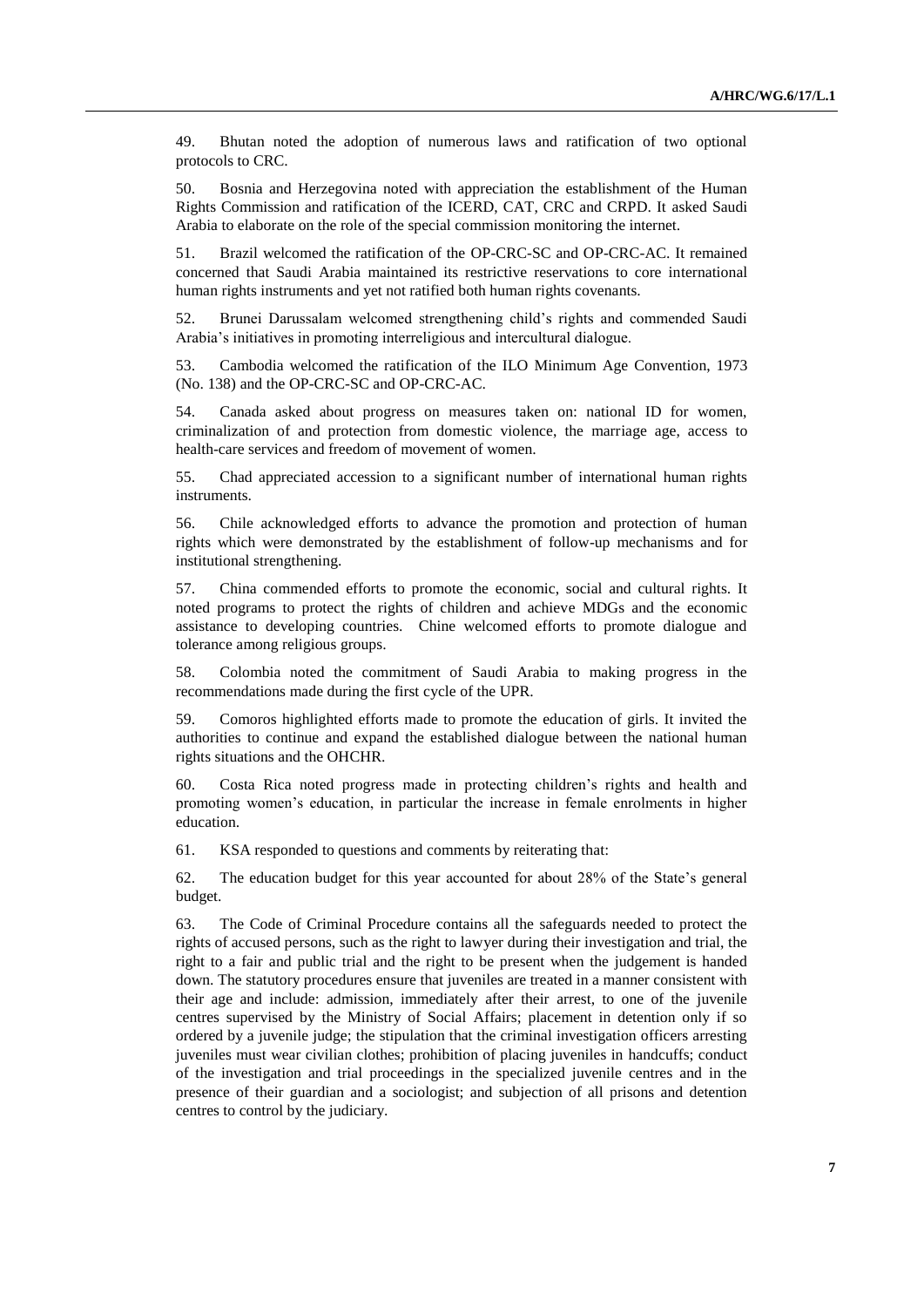64. Cuba highlighted the positive results achieved in education and the numerous actions and programmes to guarantee health care.

65. Cyprus commended the accession to a number of the human rights treaties as well as the project to build the capacity of the judiciary.

66. The Czech Republic, while expressing appreciation for Saudi Arabia's efforts in certain areas of human rights, regretted that NGOs are not allowed to operate freely in the country.

67. Denmark commended progress achieved in promoting women's rights. However, it noted with serious concern severe discrimination against women, including the system of guardianship and domestic violence.

68. Djibouti welcomed efforts to protect and promote human rights through international cooperation and commended Saudi Arabia on its economic aid to developing countries.

69. Ecuador noted the ratification of the OP-CRC-AC and OP-CRC-SC and the advances made in women's participation in public life.

70. Kuwait commended Saudi Arabia's accession to the OP-CRC-AC and OP-CRC-SC and the ILO Convention, No. 138 and commended the cooperation with OHCHR to develop its human rights capacities.

71. Ethiopia acknowledged government efforts to provide basic services to its people and protect human rights.

72. Finland noted Saudi Arabia's efforts on women's rights. It welcomed new law on domestic abuse. It asked what further measures were being taken to advance the status and rights of women.

73. France welcomed Saudi Arabia's policy to modernize society and its progress on the role of women in society.

74. Germany asked Saudi Arabia how it ensured equal access for girls to primary education and that they remained in education and what further measures would be taken to protect migrant workers.

75. Greece recognized steps regarding women's rights. It commended acceding to the OP-CRC-AC and OP-CRC-SC, and asked for more information on the implementation of those protocols at the national level.

76. Hungary appreciated signing of a Memorandum of Understanding for Technical Cooperation with the OHCHR as well as efforts on judicial and legislative reforms. It asked whether the powers of its Human Rights Commission would be expanded.

77. India commended Saudi Arabia on streamlining the labour situation, advancing the protection of children and the adoption of the Child Protection Act and signing two memoranda of understanding with OHCHR.

78. Indonesia expressed appreciation for steps taken to protect migrant and domestic workers and protect and enhance women's rights and participation in public, political and social life.

79. Iraq welcomed Saudi Arabia's accession to the OP-CRC-SC, OP-CRC-AC and ILO Convention, No. 138. It commended efforts to promote and protect human rights.

80. Ireland was concerned that Saudi Arabia had not enacted a law guaranteeing the right to form civil society organizations, that independent non-governmental organizations could not register and that male guardianship had not been abolished.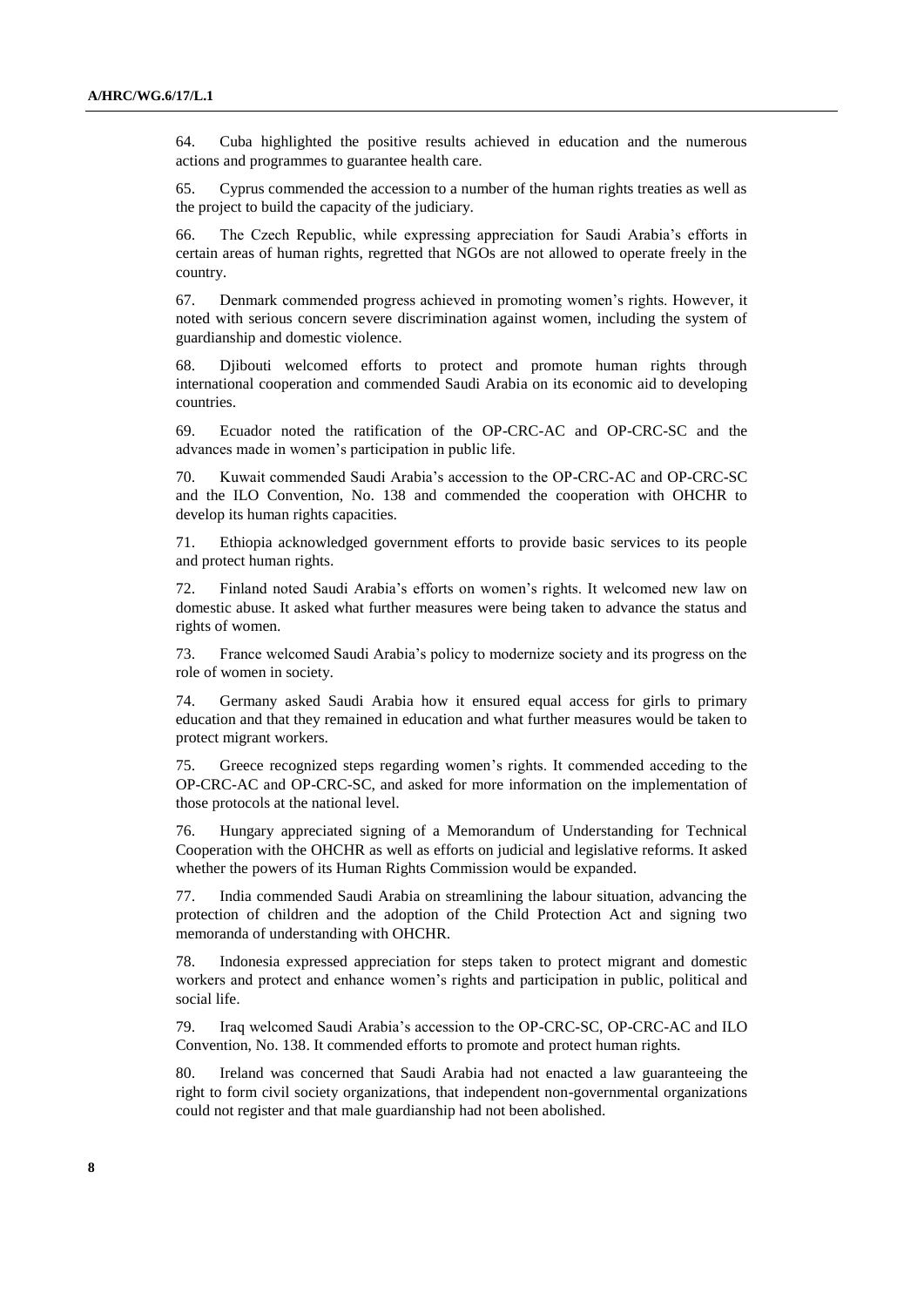81. Italy noted the encouragement to strengthen their bilateral dialogue on human rights and welcomed the progress achieved regarding political empowerment of women.

82. Japan welcomed appointment of women to the Shura Council, the progress in empowering women and increasing their educational opportunities.

83. Jordan commended efforts promote and protect human rights, particularly protecting children from all forms of violence. It welcomed measures concerning migrant workers and efforts being made in the legal field.

84. Egypt noted progress in the legal area to promote human rights. It welcomed work to strengthen the role of women particularly ensuring their participation in the Shura Council.

85. Kyrgyzstan noted with appreciation the cooperation of the Saudi Arabia with the OHCHR. It welcomed the adoption of legislation on migrant workers and on combating human trafficking.

86. The Lao People's Democratic Republic noted measures to prevent human rights violations by promoting greater social awareness and improving well-being of citizens.

87. Latvia commended Saudi Arabia's efforts to fight domestic violence and its adoption of recent legislation in that regard. It noted its accession to the OP-CRC-SC and OP-CRC-AC.

88. Lebanon praised Saudi Arabia for its cooperation and positive approach to the UPR first cycle.

89. Libya congratulated Saudi Arabia on acceding to the OP-CRC-SC, OP-CRC-A and ILO Convention, No. 138 and continued efforts to promote and protect human rights.

90. Lithuania welcomed the accession to the OP-CRC-AC and OP-CRC-SC. It was concerned that a previous recommendation "to enact and implement a law of association" had not been implemented.

91. Malaysia welcomed Saudi Arabia's progress in promoting women's and children's rights and its commitment to protecting integrity and fighting corruption. It commended it for protecting the rights of visiting pilgrims.

92. The Maldives commended Saudi Arabia on encouraging women to participate fully in society and on establishing mechanisms for women's advancement and protection from violence.

93. Mauritania welcomed progress towards equality, justice and socioeconomic prosperity and efforts to enable the participation of women at all levels. It noted initiatives on interreligious dialogue

94. Mexico hoped that Saudi Arabia would accept visit requests from Special Rapporteurs. It noted the adoption of the law on domestic violence and hoped that efforts to promote women's equal participation be strengthened.

95. Morocco noted the strengthened national institutional framework and requested information about efforts being made to reduce the number of deaths during childbirth and measures to support women's rights.

96. Nepal welcomed progress in education, health, employment, housing and social welfare and the priority given to combating discrimination, promoting freedom of expression, judicial and legislative reforms and women's and children's rights.

97. KSA in response to comments and questions noted that:

 Death penalty is imposed only for the most serious crimes and strict procedures are applied to safeguard human rights when the death penalty is imposed insofar as the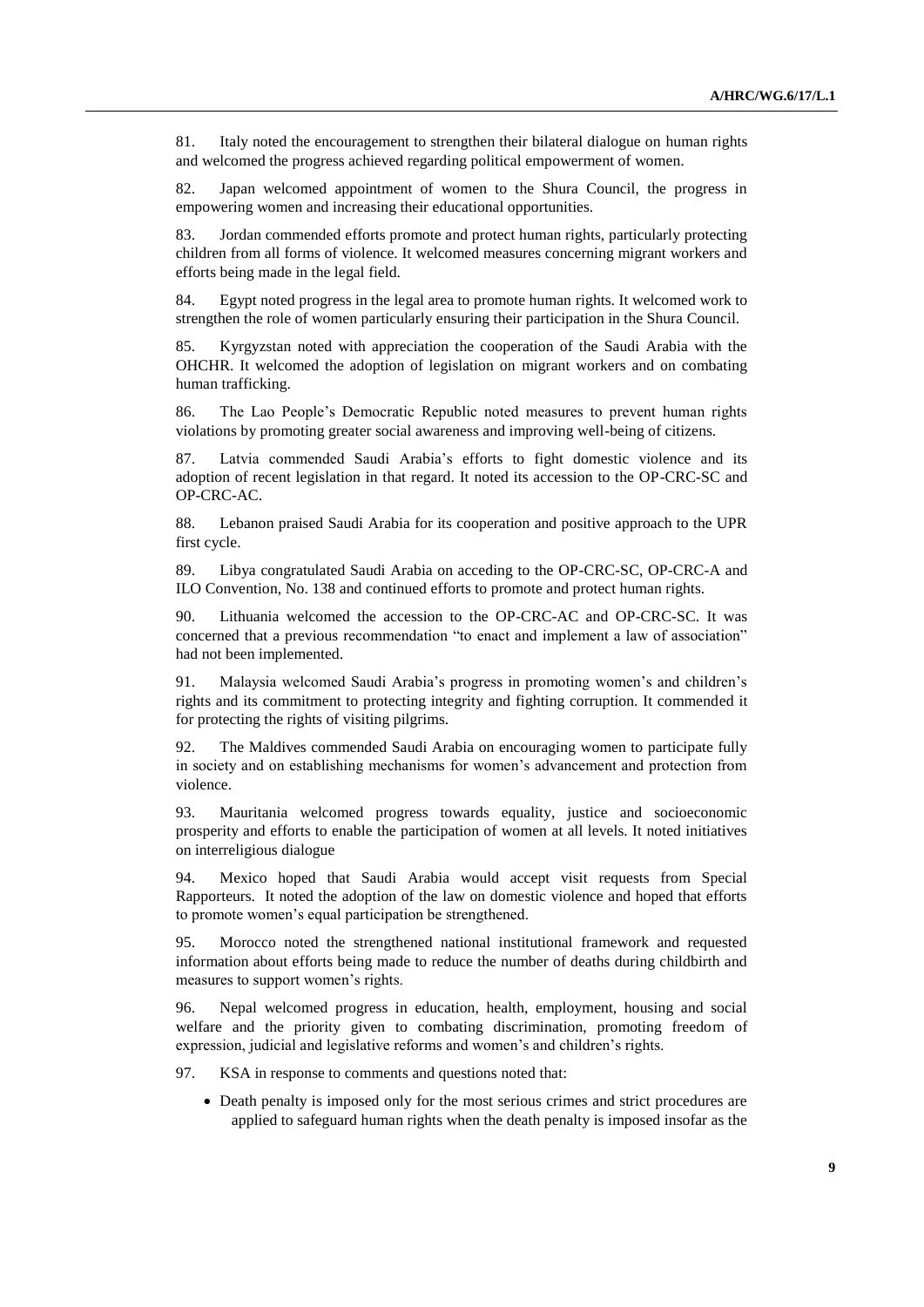judgements are reviewed by 15 judges at the three levels of jurisdiction in a manner consistent with international standards. KSA notes that international law does not prohibit capital punishment if it is imposed in accordance with international standards, and requests States should consider all aspects of this issue in view of the considerable disparity between viewpoints thereon.

- The mechanisms to combat violence are actively supported by civil society institutions such as the National Society for Human Rights and the National Family Security Programme The recently promulgated Protection from Harm Act supplements the procedures applied to deal with cases of family violence and ensures that child victims enjoy all their social, educational and financial rights.
- The Kingdom has taken measures to combat terrorism at all local, regional and international levels by conducting security operations and addressing extremist ideology. Although the Kingdom has been a victim of terrorism, the action that it has taken to protect its security has not affected the rights of its people or the administration of justice since all the measures taken have been consistent with the rules of the Islamic Shari'a and the Kingdom's national legislation and international obligations and have thereby ensured a balance between the requirements of security and human rights. The Kingdom applied counselling and rehabilitation programmes to fight against extremist ideology through "Muhammad Bin Nayef Counselling and Care Centre", and special care has been taken to meet the financial and material needs of the families of detainees.
- The situation of around 250,000 Burmese expatriates in Saudi Arabia is being remedied by given them residency permits enabling them to benefit from social, health and educational services and employment opportunities.

98. The Netherlands expressed concern regarding the continuing lack of many rights for women, despite the appointment of 30 women to the Consultative Council.

99. New Zealand welcomed the efforts to improve the position of women, including in the electoral process. It asked about steps taken to implement the law criminalising domestic abuse. It expressed concern regarding the protection of migrant workers.

100. Nicaragua welcomed the progress made regarding human trafficking, children's rights and gender equality and changes to legislation to allow women to participate in decision-making processes.

101. Nigeria commended the inclusion of civil society in national consultations prior to preparing its second national report and the progress made to promote and protect human rights.

102. Norway welcomed measures to ensure access for women to work and progress in their access to education. Norway expressed concern about the high number of executions and about the situation of human rights defenders.

103. Oman noted progress in the area of housing, access to health services, social services to the needy people in schools, education and food. It commended the participation of women in the Shura Council

104. Pakistan welcomed establishment of new institutions, and efforts to protect and promote rights of women and children.

105. Paraguay welcomed the establishment of national human rights institutions, ratification of international and regional instruments and national legislation to protect children and promote gender.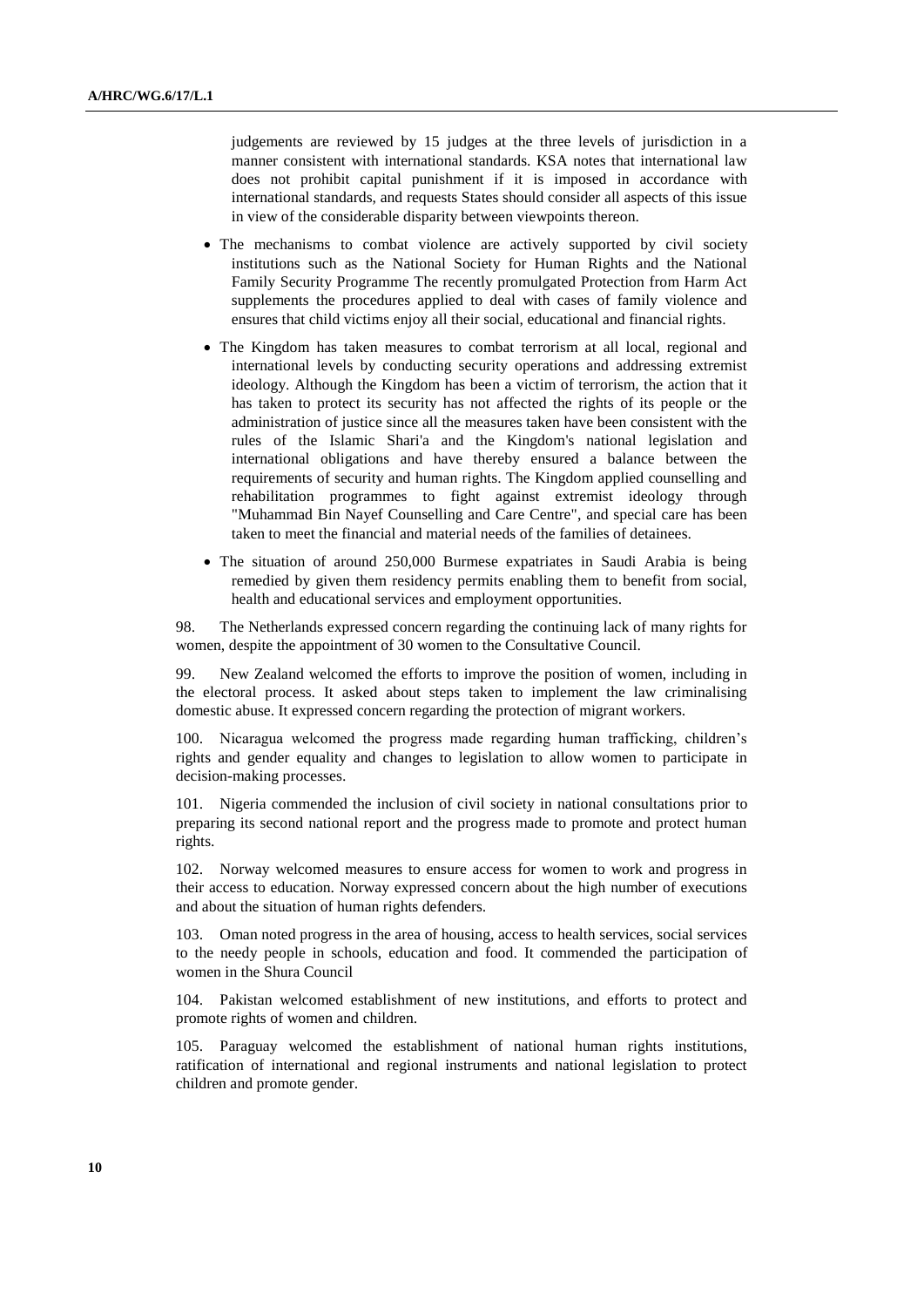106. The Philippines commended efforts to combat human trafficking and improve the protection of the rights of migrant workers.

107. Switzerland recalled Saudi Arabia's acceptance of recommendations regarding freedom of expression and discrimination against women. It expressed concern at the use of corporal punishment.

108. Qatar welcomed laws to combat trafficking and protect the rights and improve the living conditions of migrant workers. Qatar noted the greater participation of women in public life and efforts to protect their rights.

109. The Republic of Korea commended efforts to protect women's rights, including political participation, and the equal recognition of children of women married to non-Saudi nationals.

110. The Republic of Moldova welcomed reforms to increase women's participation in politics and encouraged the inclusion of women in decision-making including at regional government level.

111. Romania noted progress in achieving the rights of women, children and migrant workers and legislation introduced to combat domestic violence.

112. The Russian Federation welcomed the progress in combating human trafficking and asked about measures undertaken to implement the new law on human trafficking. It also asked if the Government intended to extend the new definition of a child to all laws.

113. Senegal welcomed measures to protect the rights of migrant workers and women, ensure justice for minors and promote maternal health.

114. Sierra Leone congratulated Saudi Arabia on its progress, made through new legislation, institutional reforms and policies and its accession to international treaties.

115. Singapore noted the measures taken to enable women to hold political and public appointments. It commended the efforts to combat corruption.

116. Slovakia welcomed the accession of Saudi Arabia to the OP-CRC-SC and OP-CRC-AC and to the ILO Minimum Age Convention. It was concerned about the high number of executions and reported use of death penalty on minors.

117. Slovenia commended the positive changes made by Saudi Arabia concerning human trafficking and discrimination against women, judicial reforms and its accession to the OP-CRC-SC and OP-CRC-AC.

Somalia welcomed high priority given to human rights, harmonization of Sharia law and international human rights law and advancement of women's rights.

119. South Sudan noted the legal and judicial system reforms, particularly in order to increase the participation of women, and welcomed the positive efforts to regulate the situation of domestic workers.

120. Spain regretted that Saudi Arabia had not been able to comply with commitments relating to rights of persons sentenced to capital punishment, particularly children. It welcomed measures adopted to combat domestic violence.

121. Sri Lanka noted that accession to ICCPR and ICESCR was under consideration. It welcomed efforts to promote women's participation in public life and the rights of domestic workers.

122. The State of Palestine noted efforts to protect and promote human rights, praised accession to several instruments. It welcomed the signing of the Memorandum of Understanding with OHCHR.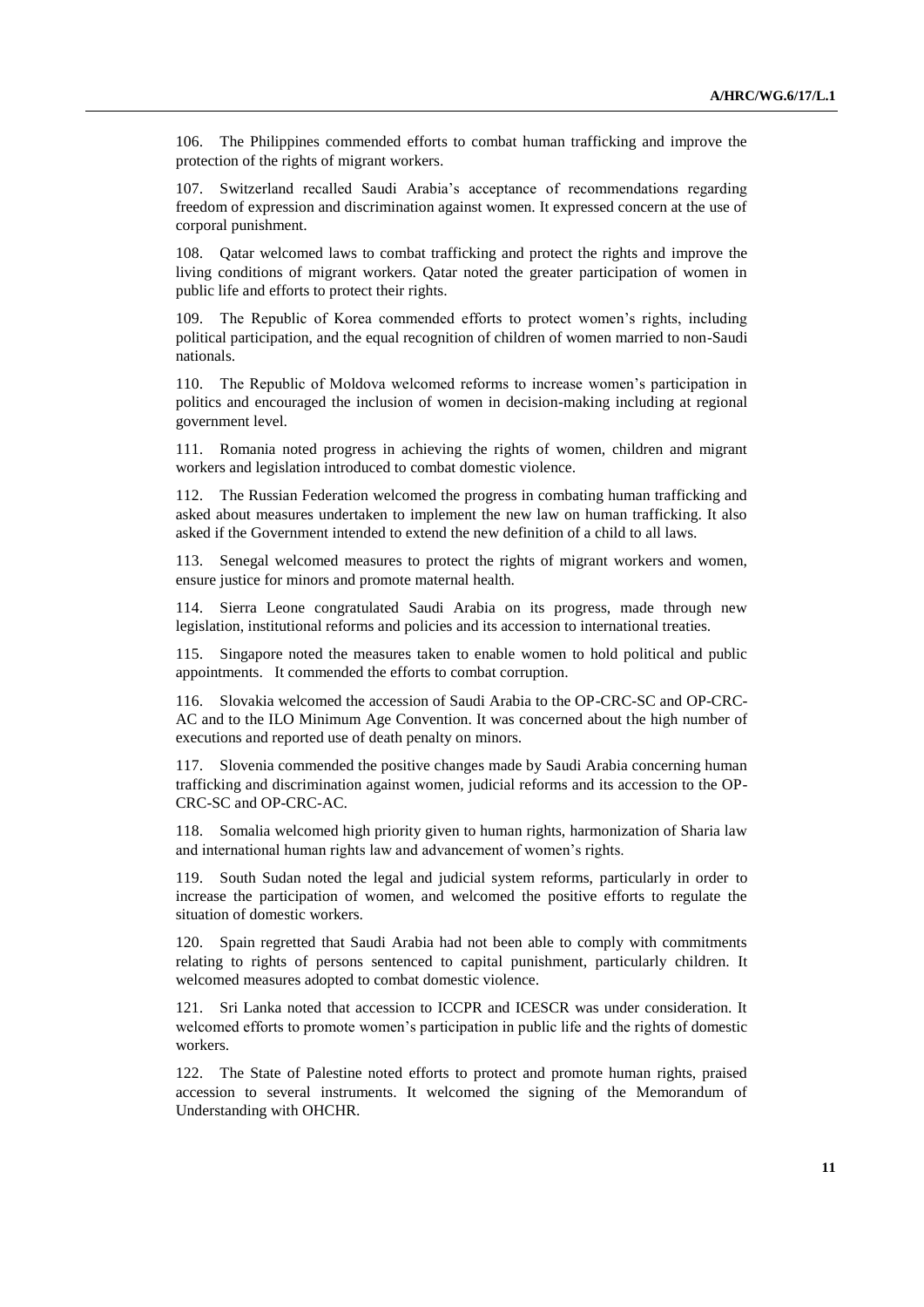123. Sudan noted that Saudi Arabia has attracted migrant workers, and commended the adoption of human trafficking legislation.

124. Sweden was concerned that the number of executions had appeared to have increased and asked whether corporal punishment might be abolished.

125. Poland noted the progress in various areas, including attempts to improve the situation of women. It was concerned about the practice of legal male guardianship over women and about sex segregation in the workplace.

126. The Syrian Arab Republic made recommendations.

127. Tajikistan commended the work of Saudi Arabia in improving its judicial system, implementing human rights measure and strengthening the education of women.

128. Thailand commended the adoption of legislation on human trafficking and progress made in women's rights, domestic violence and interfaith and intercultural dialogue.

129. Togo welcomed the Memorandum of Understanding between Saudi Arabia and OHCHR, legislation on human trafficking and domestic workers and measures aimed at women and children.

130. Tunisia commended efforts in ratifying a number of international conventions, legal and judicial reforms it encouraged to continue its efforts in combatting discrimination against women and migrants in areas of health education and employment.

131. Turkey commended increased women's empowerment and requested information on measures to promote freedom of expression. Mechanisms to register and monitor migrant workers were positive.

132. Turkmenistan praised measures adopted with regard to human rights, including new laws and institutions.

133. KSA concluded that on the rights of migrant workers, KSA highlighted its ratification of the relevant ILO conventions. Many of the issues raised concerning practices affecting the situation of women in the Kingdom are attributable to misconceptions, inaccurate information or erroneous practices that are contrary to the provisions of the Islamic Shari'a and national laws. In order to remedy such modes of behaviour, the State is intensifying its endeavours to promote human rights education as an effective tool to raise social awareness of women's rights and tackle these erroneous practices at their roots.

134. KSA noted that the Ministry of Health is implementing a Decennial Strategy for the period 2010-2020 to provide health care. The Kingdom is implementing a national plan to disseminate a human rights culture in keeping with its treaty obligations and human rights concepts such as equality, tolerance and justice are being taught at all stages of education.

135. With regard to the right to freedom of expression, KSA stated Islam is the supreme religious and social authority in the Kingdom. Islamic Shari'a forbids hate speech, the vilification of religion, or "religious insult", and it cannot be said that Kingdom's refusal to permit what is contrary to Islam constitutes, from the legal standpoint, a violation of freedom of opinion and expression under the UDHR. Article 29(2) UDHR sets limitations on individual rights and freedoms subjecting them to morality, public order or general welfare. This provision is in harmony with Article 39 of the Kingdom's Basic Law of Governance which stipulates that "… all vehicles of expression shall abide by the principles of courtesy and the State's legislation … shall help to enlighten the Nation, bolster its unity and prohibit anything that is conducive to sedition or disunity, detrimental to the security of the State and its public relations or prejudicial to human rights and dignity". Freedom of expression is relative and may be subject to restrictions as required by law, and by virtue of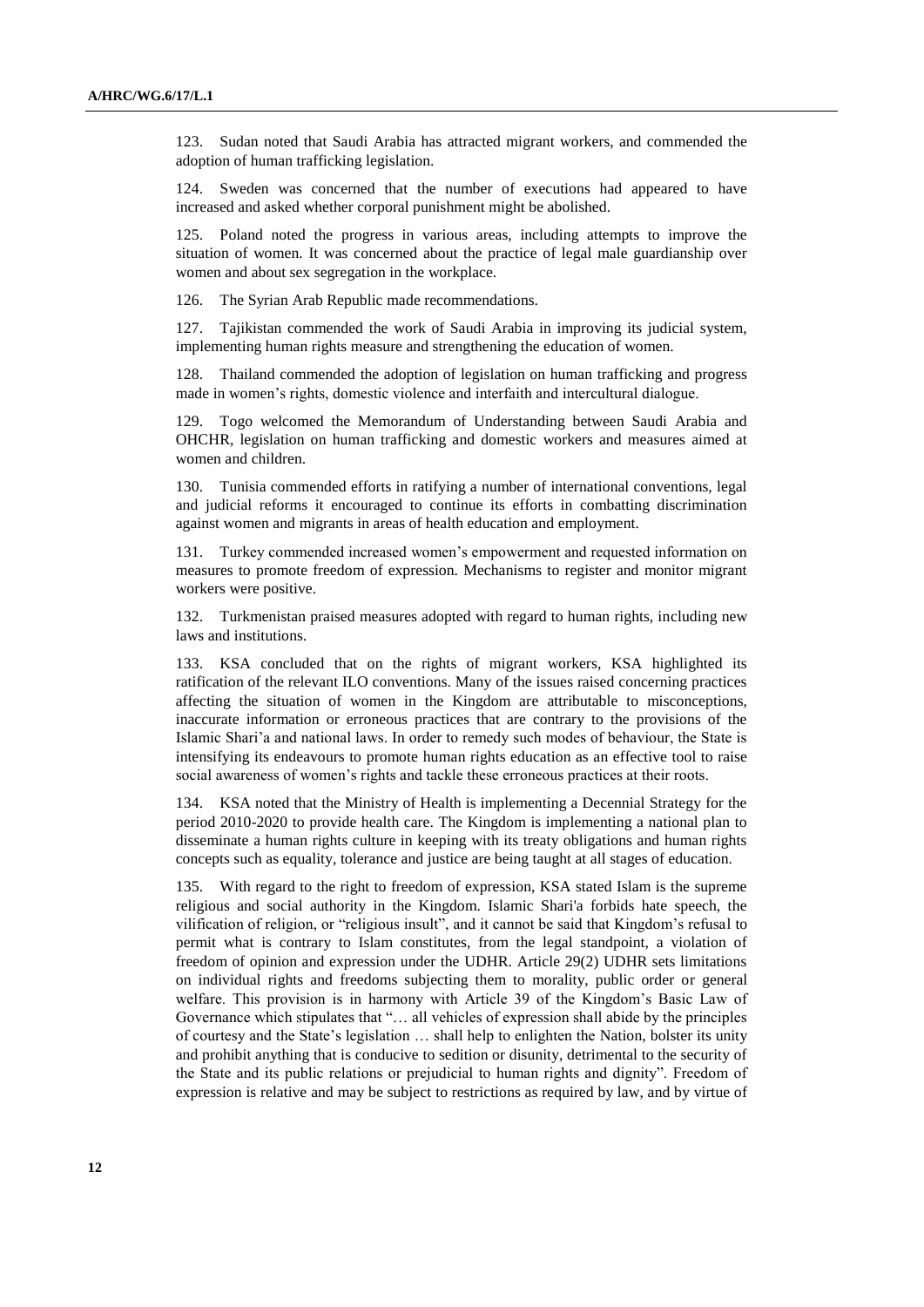its awareness of the interests of its people, the State is in the best position to determine the need for any restrictions on freedom of expression.

136. The Kingdom rejected the accusation made by one delegation that it was preventing Muslims from performing the pilgrimage in an attempt to conceal the truth about the violations of human rights that are being committed against the Syrian people. The Kingdom emphasized that it had provided every facility for Syrian pilgrims to perform their religious rites this year without hindrance.

137. The head of the delegation reaffirmed KSA's commitment to the UPR process and expressed his appreciation to the States participating in the interactive debate, as well as the Troika, the Secretariat and the President of the Council, for their cooperation.

## **II. Conclusions and/or recommendations**

100. **The following recommendations will be examined by Saudi Arabia which will provide responses in due time, but no later than the 25th session of the Human Rights Council in March 2014:**

137.1. **Invite Saudi Arabia to accede to other international human rights instruments, (Benin);**

137.2. **Ratify the main human rights instruments to which it has not yet been a party (Togo);**

137.3. **Continue the study of and the necessary measures to create an adequate climate so as to accede to international human rights instruments to which the country is not yet State party (Cuba);**

137.4. **Accede to ICCPR (Sweden);**

137.5. **Accelerate its accession to the ICCPR and ICESCR (Tunisia);**<sup>1</sup>

137.6. **Consider ratifying OP-CAT (Tunisia);**<sup>2</sup>

137.7. **Make further advances through the accession to ICCPR; ICESCR, OP-CAT and OP CEDAW (Czech Republic);**

137.8. **Ratify the ICCPR, ICESCR, OP CAT and OP CEDAW; and sign the third Optional Protocol of CRC on communications procedure (Albania);**

137.9 **Continue exploring possibilities to extend its international commitments, in particular to consider ratification of ICCPR and the Rome Statute of the International Criminal Court (Latvia);**

137.10. **Put forward its utmost efforts to become a party to core international human rights treaties, such as ICESCR, ICCPR and OP-CEDAW (Republic of Korea);**

137.11 **Continue efforts aimed at acceding to other international conventions, especially ICCPR and ICESCR (Iraq);**

137.12. **Continue the consideration of ratification of the main international instruments on human rights, notably the ICESCR and ICCPR (Romania);3**

<sup>1</sup> The recommendation as read in the interactive dialogue " Accelerate its accession to the ICCPR, ICESCR, OP-CAT, and the Rome Statute".

<sup>2</sup> The recommendation as read in the interactive dialogue " Accelerate its accession to the ICCPR, ICESCR, OP-CAT, and the Rome Statute".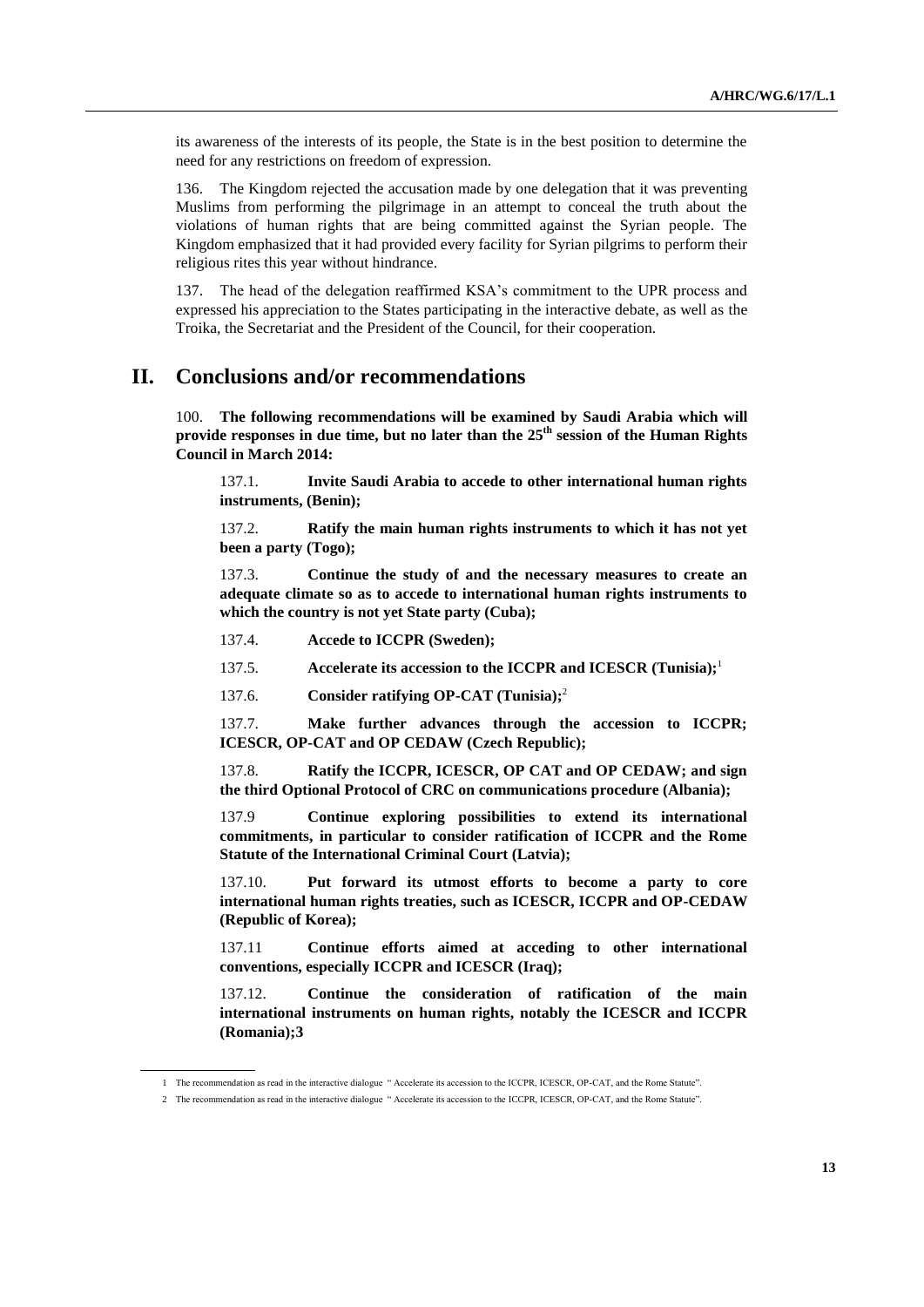137.13. **Consider ratifying without reservations the ICCPR and the ICESCR and to review and lift all reservations to several HR Conventions that are contrary to the objectives and purposes of the treaties (Slovenia);**

137.14. **Expedite ratification of the ICCPR and ICESCR as was accepted by the Government at the first UPR (Maldives);**

137.15. **Expedite the considerations to become a party to the ICCPR and ICESCR (Thailand);**

137.16. **Ratify the ICCPR and ICESCR (France) (Lithuania);**

137.17 **Consider early ratification of the ICCPR and ICESCR (Japan);**<sup>4</sup>

137.18. **Consider ratifying the ICCPR and the ICESCR (Spain);**<sup>5</sup>

137.19. **Consider ratifying ICCPR, ICESCR as well as the ICRMW (Paraguay);**<sup>6</sup>

137.20. **Consider ratifying more core human rights conventions, including the ICRMW (The Philippines);**

137.21. **Consider ratifying or accede to the Rome Statute of the ICC, to implement it fully at the national level, and accede to the Agreement on Privileges and Immunities (Slovakia);**<sup>7</sup>

137.22. **Accede to the Rome Statute as well as the Agreement on Privileges and Immunities of the International Criminal Court (APIC) (Uruguay);**

137.23. **Ratify ILO Convention 87 on Freedom of Association and Protection of the Right to Organise; ILO Convention 98 on the Right to Organise and to Bargain Collectively and ILO Convention 138 on Minimum Age for Admission to Employment (Uruguay);**

137.24. **Make further advances through withdrawing its reservations to CEDAW, CRC and CERD (Czech Republic);**

137.25. **Withdraw the reservations to CEDAW (France) / Withdraw the general reservations to CEDAW (Finland) (Spain)/ Lift the general reservation to CEDAW and amend national legislation accordingly (Austria);**

137.26. **Continue implementing the 2008 recommendations by the Committee on CEDAW on remaining issues (Finland);**

137.27. **Consider ratifying the Optional Protocol to CEDAW (Spain);**<sup>8</sup>

137.28. **Continue to work to harmonize its legal framework with the international instruments to which it is a State party (Nicaragua);**

137.29. **Continue its ongoing review of national laws to ensure that they are in line with its international human rights law obligations (Turkmenistan);**

<sup>3</sup> Continue the ratification the main international instruments on human rights, notably the ICESCR and ICCPR.

<sup>4</sup> The recommendation as read in the interactive dialogue "Ratify the ICCPR and the ICESCR".

<sup>5</sup> The recommendation as read in the interactive dialogue "Ratify the ICCPR and the ICESCR"

<sup>6</sup> The recommendation as read in the interactive dialogue "Ratify ICCPR, ICESCR as well as the ICRMW".

<sup>7</sup> The recommendation as read in the interactive dialogue "Ratify or accede to the Rome Statute of the ICC, to implement it fully at the national level, and accede to the Agreement on Privileges and Immunities".

<sup>8</sup> The recommendation as read in the interactive dialogue "Ratify its Optional Protocol ".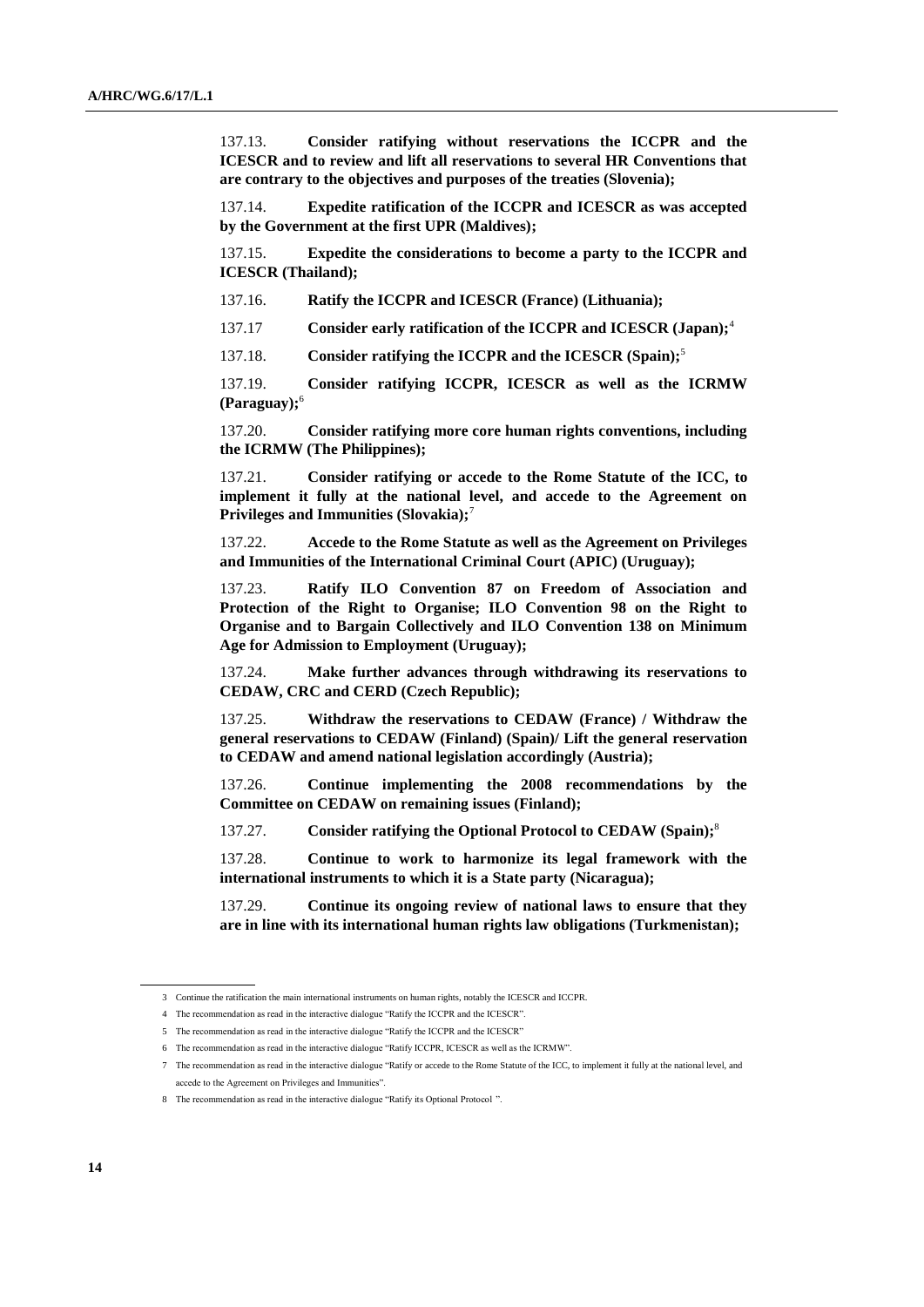137.30. **Continue reforms with a view to ensuring the promotion and the enjoyment of human rights for the Saudi people (Benin);**

137.31. **Enact and strengthen laws providing the right to education, and take effective measures to protect the rights of the child (Maldives);**

137.32. **Continue to strengthen domestic legislation to promote and protect the rights of women, children, domestic workers and the migrant workers (Bhutan);**

137.33. **Continue its efforts towards aligning its national legislation to international human rights law and, in this regard, lift the general reservation to CEDAW and reconsider policies which limit the rights of women to act as autonomous and equal members of the Saudi society (Brazil);**

137.34. **Criminalize feminicide in accordance with international standards and comply in general CEDAW's General Recommendation N° 19 (Ecuador);**

137.35. **Abolish, modify or introduce legislation, measures and practices to ensure the effective elimination of all forms of legal discrimination against women and to allow for their full participation in society, including in decision making and political processes, on an equal basis with men (Canada);**

137.36. **Introduce and implement a law prohibiting all child, early and forced marriages, including the introduction of a legal minimum age of majority for marriage, and other measures to safeguard and enforce women's rights relating to marriage, choices and free and full consent (Canada);**

137.37. **Introduce a minimum marriage age of 18 years for both men and women (Germany);**

137.38. **Codify its criminal law to bring it into line with international law and standards, and ensure it is applied effectively by an independent and impartial judiciary (United Kingdom of Great Britain and Northern Ireland);**

137.39. **Adopt a Penal Code, consistent with international human rights standards (Slovenia);**

137.40. **Promulgate a criminal code and amend the law of criminal procedure to comply with international human rights law (Austria);**

137.41. **Promulgation of a penal code that clearly defines criminal offences and the establishment of a moratorium on executions of persons having committed crimes under the age of 18 (Brazil);**

137.42. **Consider, within the context of continuing its judicial and legislative reforms, elaborating and adopting a Criminal Code that ensures equal and objective judgement of crimes (Hungary);**

137.43. **Adopt a criminal code which clearly defines a number of criminal offences that affect women and girls, and which includes clear guidelines on enforcement mechanisms, monitoring and coordination bodies, and sanctions for perpetrators (Chile);**

137.44. **Take steps to bring the criminal and criminal procedure systems in line with international standards, including through the adoption of a penal code that clearly defines the relevant offenses and corresponding penalties (Costa Rica);**

137.45. **Continue efforts regarding the rights of the child especially in relations to combating child trafficking (Greece);**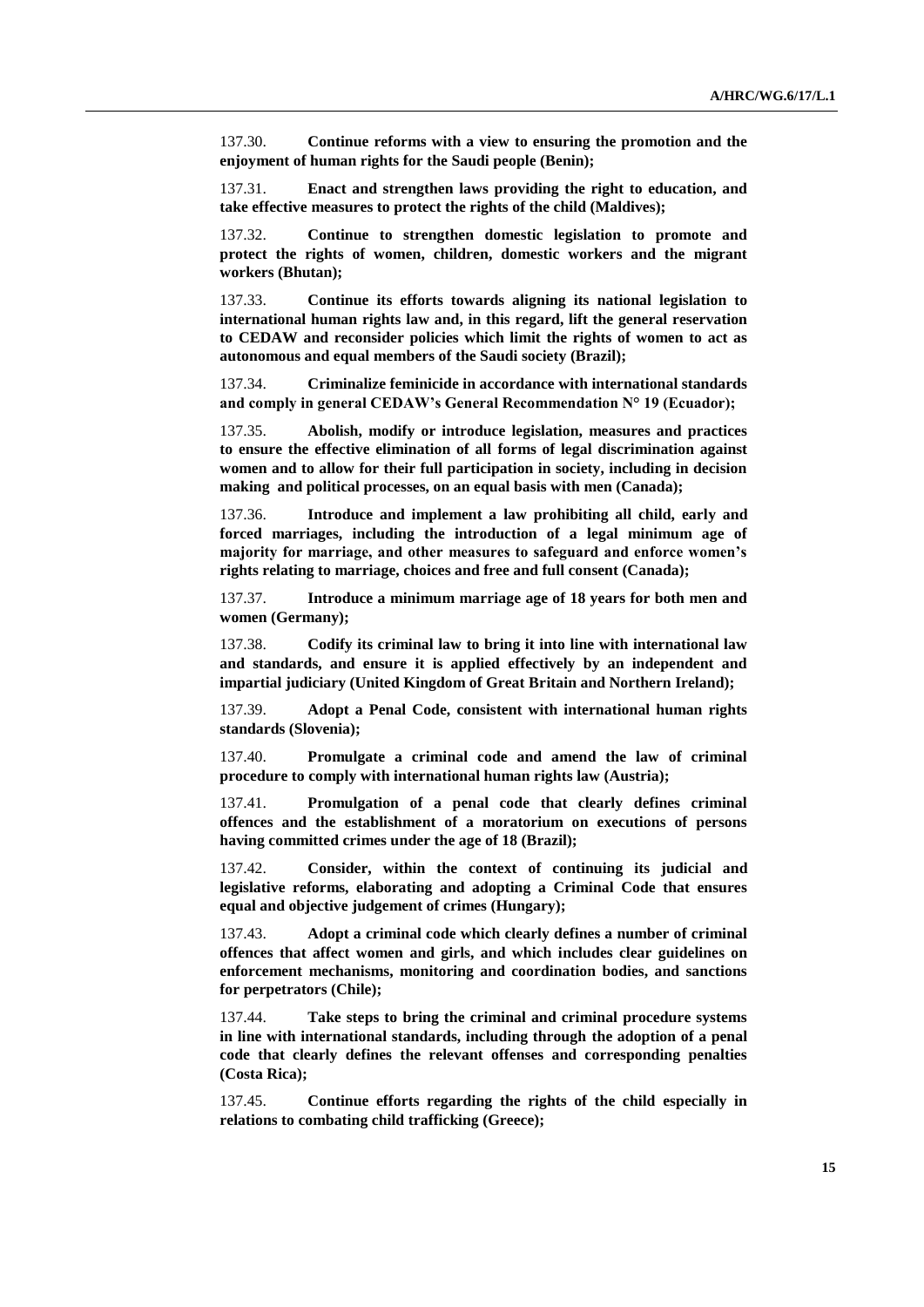137.46 **Draft and implement a penal code and amend the Law of Criminal Procedure to comply with all its obligations under international law, including prohibitions on judicially sanctioned corporal punishment and the execution of juvenile offenders (Canada);**

137.47. **Enhance legislative reforms amongst others by taking measures to ensure in the short term, as well as legally and in practice, the registration of fully independent human rights NGOs (Netherlands);**

137.48. **Adopt laws to protect freedoms of association, expression, and religion and give all individuals a legal basis to form NGOs without interference (United States of America);**

137.49. **Accelerate the issuance of civil society regulations to activate civil work in the areas of protecting and promoting human rights and develop the capacities of the workers in the area of human rights and guarantee their work in freedom and independence (State of Palestine);**

137.50. **Adopt an NGO law which should take into account the views of civil society stakeholders and provide an enabling framework for the development of civil society in Saudi Arabia (Germany);**

137.51. **Set a timeframe for the enactment and implementation of a law on associations which respects international human rights standards (Ireland);**

137.52. **Intensify its efforts to pass a Law on Associations (Lithuania);**

137.53. **Revise the 2011 law in order to guarantee freedom of opinion and expression, as well as freedom of association and peaceful assembly (France);**

137.54. **Bring its domestic legislation in line with the rights to freedom of expression, association and assembly, and to enact and implement a Law of Association enabling all NGOs to operate legally, without harassment and undue government interference (Czech Republic);**

137.55. **Take measures to foster an enabling environment for civil society, including through enacting and implementing before the next UPR a law on associations to allow for the legal creation and registration of independent civil society associations and organisations (Canada);**

137.56. **Consider legislating special personal status law that would contribute to the strengthening of women's rights (Morocco);**

137.57. **Adopt legal measures to criminalize violence against women (Spain);**

137.58. **Continue work towards the improvement of women's rights. In particular, incorporate, in law the principle of equality between men and women and ban child marriage (Sierra Leone);**

137.59. **Further consider incorporating, in relevant laws, the principles of equality between women and men and where such principle exists, to campaign for greater understanding and awareness among the general public and officials for the effective implementation of such laws (Thailand);**

137.60. **Establish a national human rights institution in accordance with the Paris Principles (Uruguay);**

137.61. **Continue efforts to strengthen institutional and legal basis for the protection of human rights (Uzbekistan);**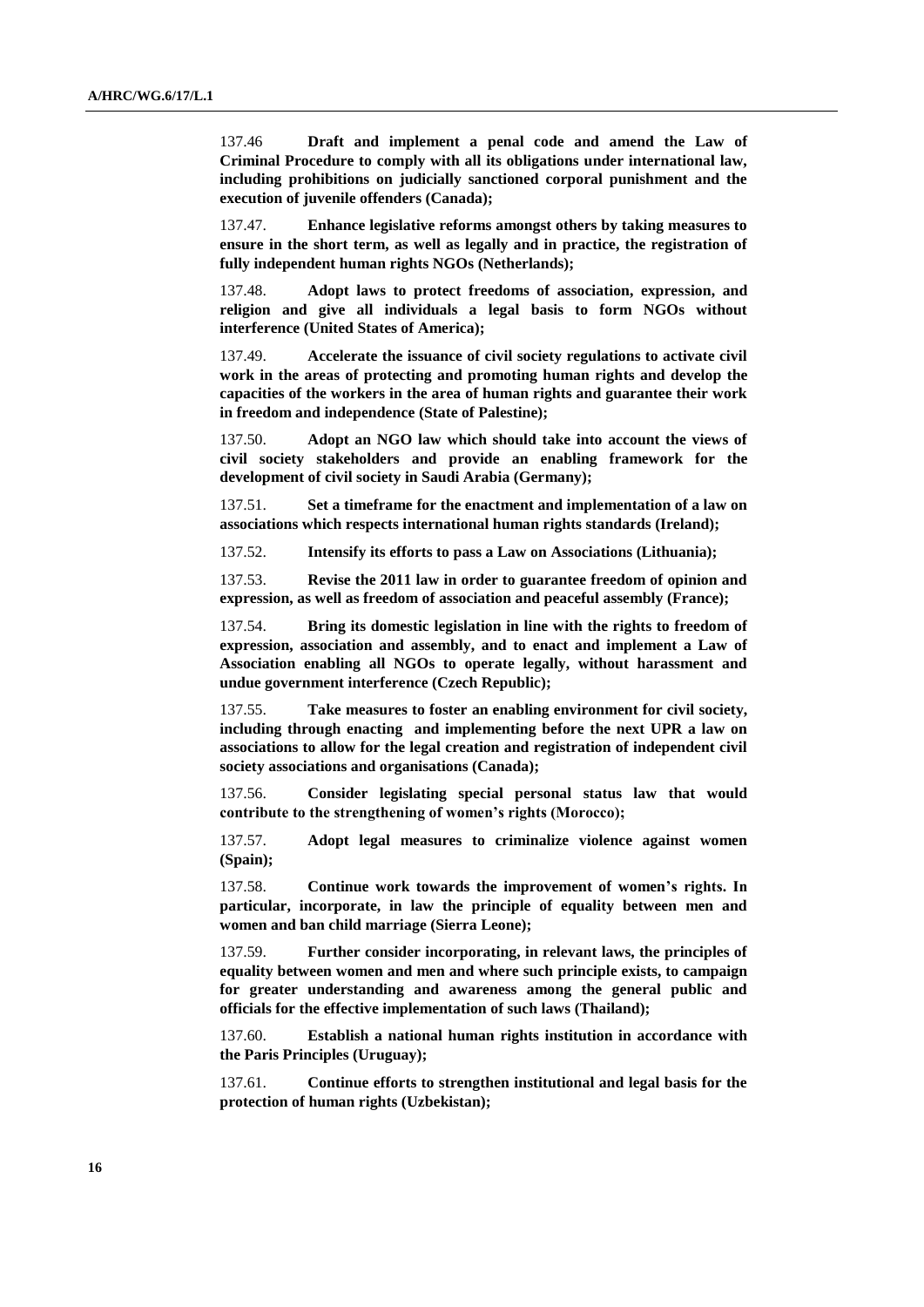137.62. **Develop the culture of human rights on the basis of awarenessraising work and educational program (Uzbekistan);**

137.63. **Continue positive efforts to increase a culture of human rights principles (Cuba);**

137.64. **Strengthen the state of law and good governance in harmony with traditional culture of the country, especially on the legal enforcement and capacity building for national agencies on human rights (Viet Nam);**

137.65. **Continue to adopt legal and political measures, along with widespread awareness raising and sensitisation campaigns aimed at continuing to make progress towards gender equality, in particular in the areas of the family, labour, politics and education (Paraguay);**

137.66. **Continue efforts towards promotion of human rights education and awareness-raising in the country, inter alia, through inclusion of human rights and international humanitarian law in syllabi of schools and universities (Armenia);**

137.67. **Continue to promote education in the area of human rights by including it in the school curriculum (Djibouti);**

137.68. **Strengthen human rights education and training in school curricula (Senegal);**

137.69. **Continue taking measures and setting awareness programs aimed at enhancing women's rights in different spheres including programmes that aim at clearing the misconception between Islamic Sharia and negative cultural norms (Egypt);**

137.70. **Establish training programmes for judges focusing on Saudi Arabia's international human rights obligations (Sierra Leone);**

137.71. **Ensure the victims of domestic abuse immediate access to mechanisms of protection and redress, inter alia, by providing the victims with shelters, by ensuring investigation of abuses, and by training law enforcement officials (Finland);**

137.72. **Further promote equal treatment between women and men by increasing national awareness campaigns on gender equality, especially on women's rights (Cambodia);**

137.73. **Further its endeavours with regard to the smooth and productive activities of the National Anti-Corruption Commission and the Standing Committee on Trafficking in Persons (Azerbaijan);**

137.74. **Educate domestic workers on regulations regarding domestic workers by making it available in all languages and take all necessary measures to implement the regulations in practice (Bahrain);**

137.75. **Enact procedural mechanisms for application of the Child Protection Act and to continue delivering awareness programs on combating domestic violence (Slovenia);**

137.76. **Explore the possibility of elaborating and adopting a national policy for gender equality in accordance with the international instruments in this area to which Saudi Arabia is party (Colombia);**

137.77. **Continue to put into practice the recommendations accepted in the Universal Periodic Review of 2009 (Spain);**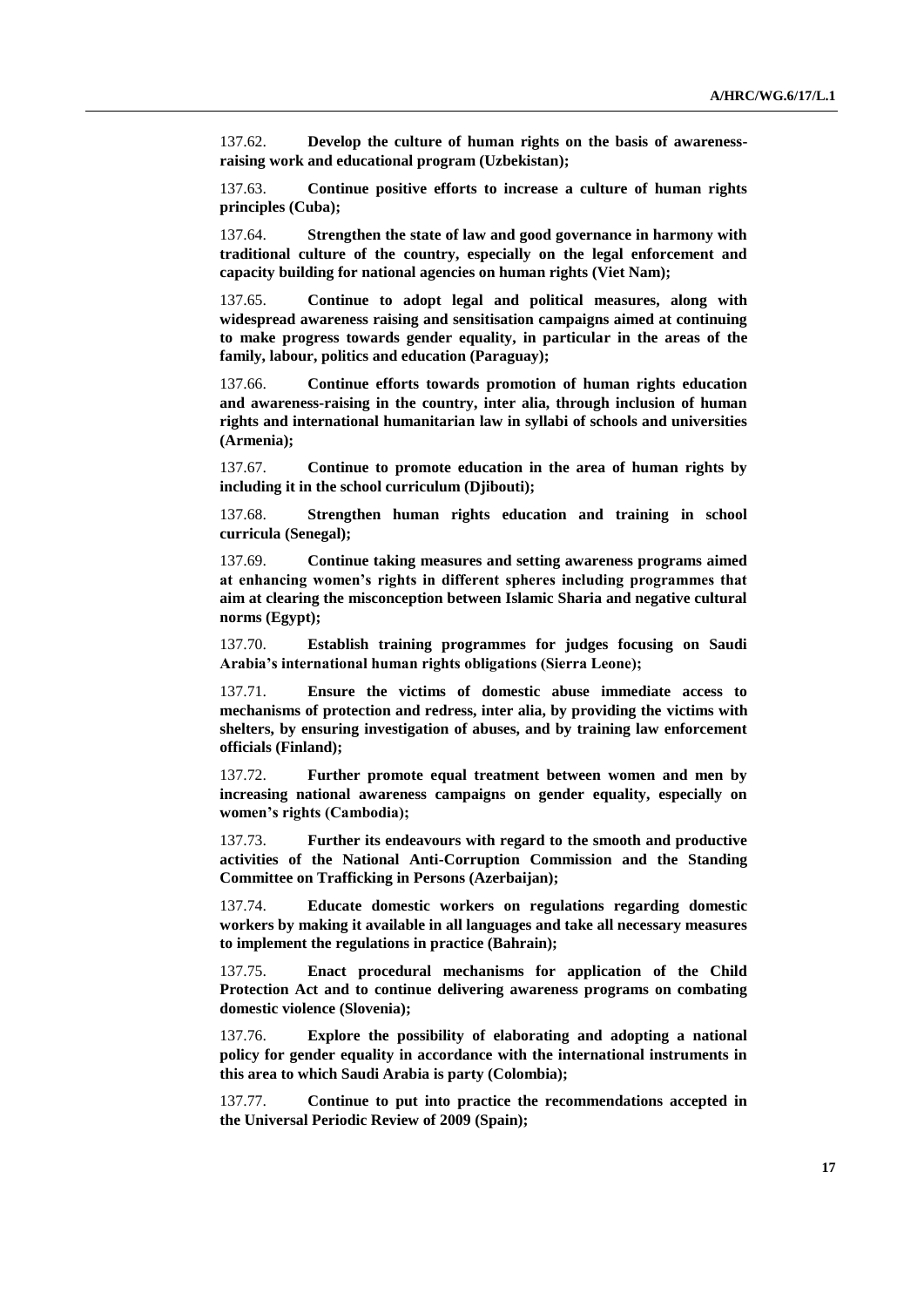137.78. **Put in place mechanisms to follow up on UPR recommendations and that make it possible to verify the implementation and impact of norms and measures adopted to promote equality of rights (Colombia);**

137.79. **Continue the cooperation with the United Nations and its mechanisms in areas of technical training related to human rights (Kuwait);**

137.80. **Inform the Council on the relevant mechanisms on the Kingdom's progress in the field of dissemination of human rights culture and human rights education (Romania);**

137.81. **Setup programs and plans to enhance training and raising awareness of the workers in the area of combating human trafficking (Qatar);**

137.82. **Continue its mutual beneficial cooperation with the UN human rights mechanism (China);**

137.83. **Reduce the backlog of the submission of reports to treaty bodies (Chad);**

137.84. **Provide all outstanding reports to Treaty Bodies and respond to long-standing requests for visits by Special Procedures (Sierra Leone);**

137.85. **Extend the standing invitation to all thematic special procedures (Bosnia and Herzegovina);**

137.86. **Respond positively to the Special Procedures requesting a visit to the country (Czech Republic);**

137.87. **Invite the Special Rapporteur on the human rights of migrants and the Special Rapporteur on contemporary forms of slavery to assess the situation of domestic migrant workers (Chile);**

137.88. **Enhance cooperation with the Human Rights Special Procedures (Albania);**

137.89. **Continue to strengthen its cooperation with the special procedures of the Human Rights Council by responding positively to the pending visit requests and eventually consider extending a standing invitation to all the special procedures mandate holders (Latvia);**

137.90. **Extend an invitation to visit to the Working Group on the issue of discrimination against women in law and in practice to visit (Mexico);**

137.91. **Continue constructive cooperation with the Office of the High Commissioner for Human Rights to build national capacities in order to protect and promote human rights within the framework of the Memorandum of Understanding signed between them in 2012 (Qatar);**

137.92. **Continue the cooperation with OHCHR in order to improve the capacity of the national institutions of human rights (Romania);**

137.93. **Put an end to all forms of discrimination against women, both in law and in practice (Belgium);**

137.94. **Continue to provide more concern on discrimination against gender, and also continue its efforts in combating discrimination against women (South Sudan);**

137.95. **Protect human rights of all individuals without any discrimination based on gender, origin, religion or customs (France);**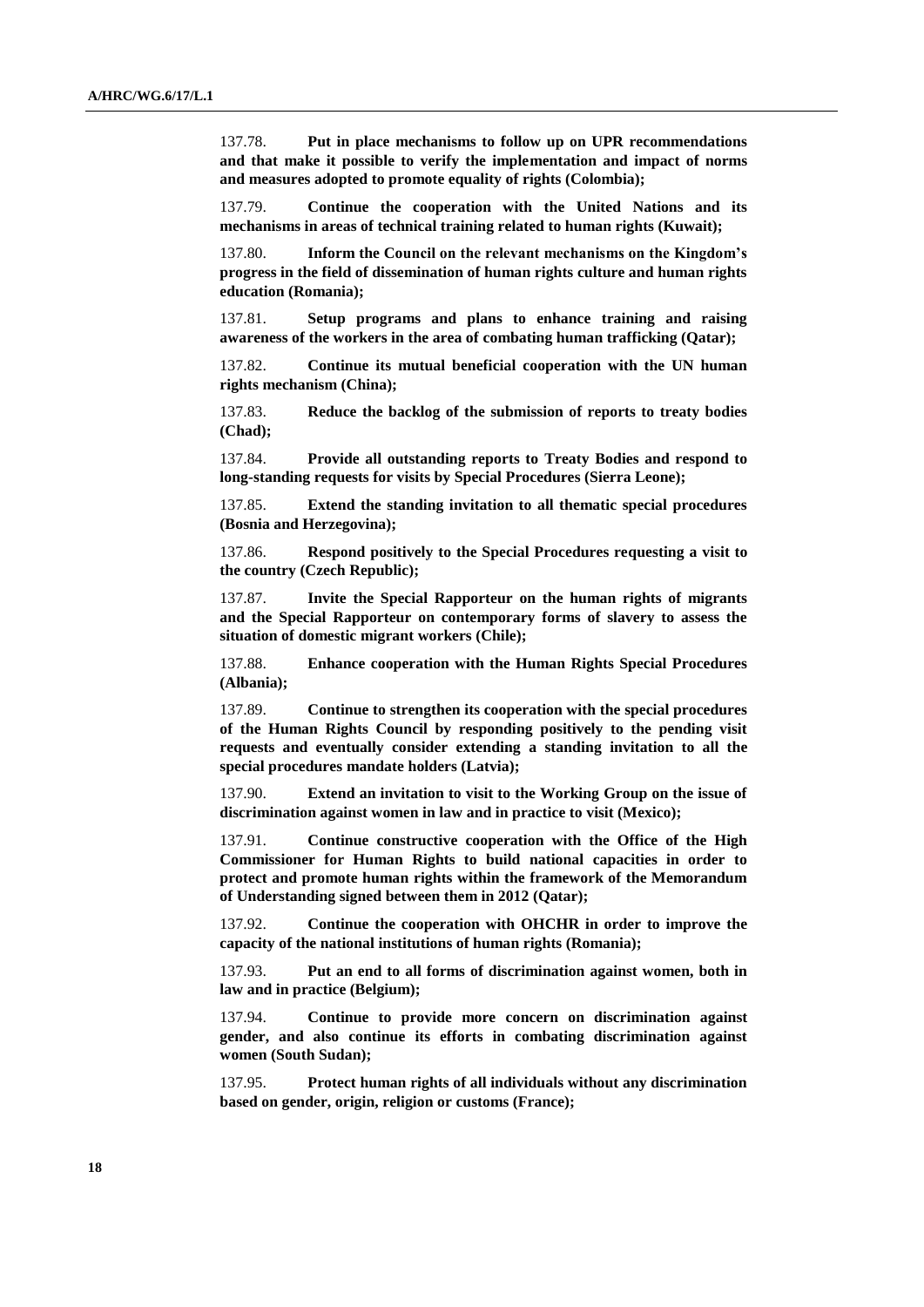137.96. **Give full legal identity to all women residing in the Kingdom (Norway);**

137.97. **Continue its efforts with a view to ensuring equality of all before the law and to guaranteeing equal citizenship rights to women and men (Togo);**

137.98. **Launch additional awareness programs that aim at enhancing the degree of awareness of women's rights and address the misconception between the Sharia law and negative cultural patterns (Oman);**

137.99. **Take further measures to protect and promote women's rights, particularly in the fields of female employment, education, health and legal capacity (Turkmenistan);**

137.100. **Continue the measures aimed at achieving the elimination of existing patriarchal and gender stereotypes, with respect to the roles and responsibilities of men and women in the family and society (Argentina);**

137.101. **Take urgent steps to abolish the system of guardianship (Denmark);**

137.102. **Continue to make efforts to abolish the practice of male guardianship over women (Republic of Korea);**

137.103. **Dismantle the system of male guardianship and allow women to freely travel, work, study, marry, and access healthcare and other public services (Australia);**

137.104. **Continue the progress underway and introduce further steps to achieve gender equality, in particular the abolishment of the system of male guardianship (New Zealand);**

137.105. **Put an end, by royal decree, to the system of guardianship of adult women (Switzerland);**

137.106. **Take steps to remove the guardianship system, when it results in a limitation of the full exercise and enjoyment of the rights and freedom of women (Costa Rica);**

137.107. **Proceed with the promulgation of the necessary laws in order to abolish the male guardianship system while, in parallel, the stereotypes affecting women's enjoyment of their rights, including their personal status law, should be remedied (Greece);**

137.108. **Repeal the legal guardianship system for adult women (Italy);**

137.109. **As a step to advance the situation of women, abolish the principle of guardianship over women (Sweden);**

137.110. **Take measures to end the practice of guardianship and abolish existing legal provisions that require a guardian's authorization (Senegal);**

137.111. **Intensify efforts to put an end to the male guardianship system over women, modify negative stereotypes and cultural practices that discriminate against women and carry out the necessary legislative changes, including to make it possible for women to drive vehicles (Uruguay);**

137.112. **Allow women to participate fully and equally in society by abolishing the guardianship system, appointing more women to positions of authority, and increasing freedom of movement (United Kingdom of Great Britain and Northern Ireland);**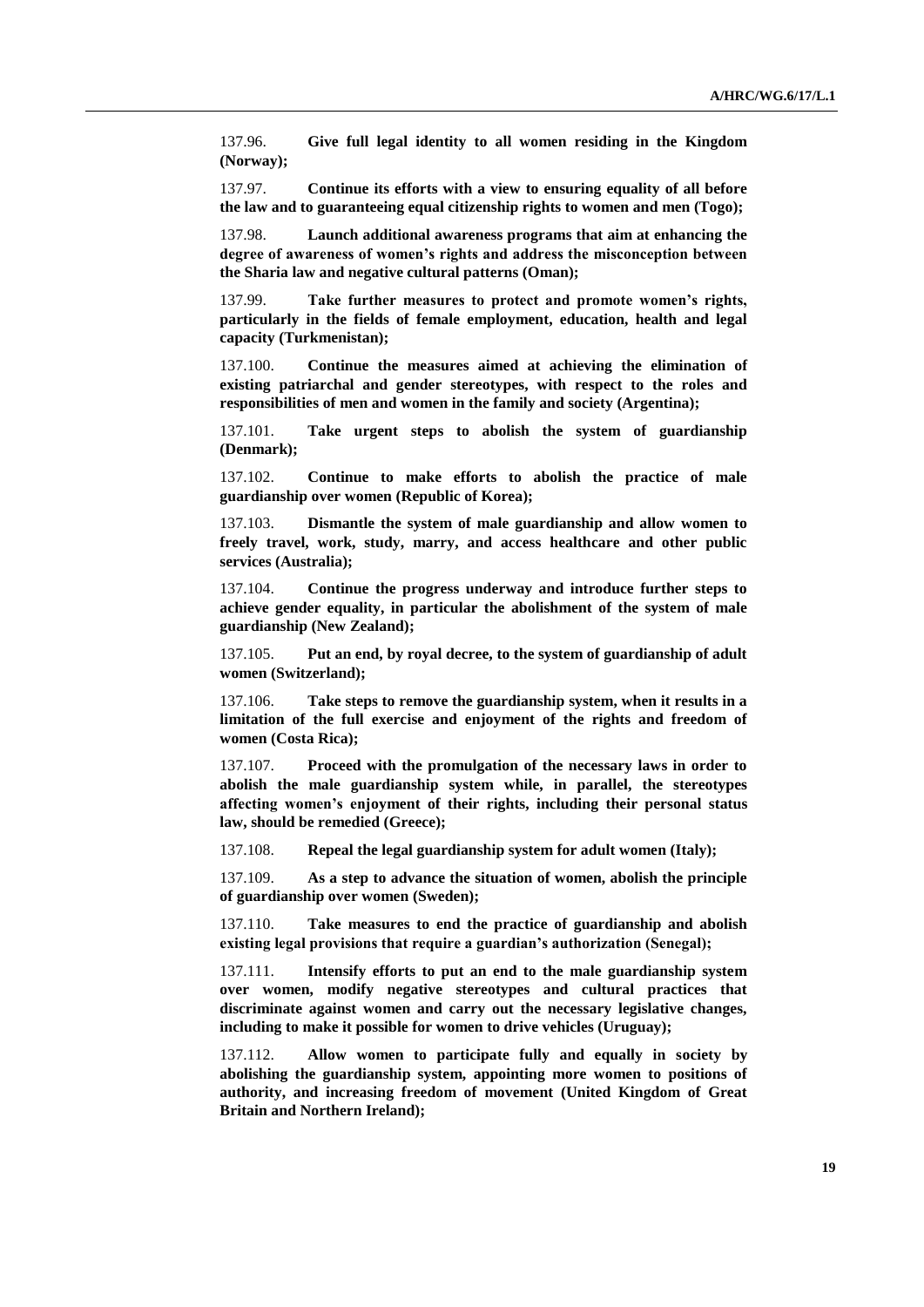137.113. **Prohibit Government employees from requesting guardians' permission to allow women to conduct official business, particularly in situations such as filing complaints for domestic violence (Ireland);**

137.114. **Continue efforts to promote gender equality and strengthen the role of women in society (Ukraine);**

137.115. **Continue efforts to promote the empowerment of women and the protection of their rights (Sri Lanka);**

137.116. **Continue its on-going efforts to safeguard the rights of women and children (Brunei Darussalam);**

137.117. **Adopt appropriate and concrete measures to address the issue of discrimination and exploitation of migrant workers (Uganda);**

137.118. **Taking into account the section in the National report relative to the fight against discrimination and the promotion of freedom of opinion and expression Strengthen action to ensure the effective implementation of legislation against discrimination and religious violence (Argentina);**

137.119. **Abolish the death penalty (Paraguay);**

137.120. **Declare a moratorium on the death penalty (Slovenia)/ Introduce a moratorium on the death penalty (Sweden)/ Observe a de facto moratorium on executions, in line with the international trend (Italy)/ Adhere to the global trend against the capital punishment by establishing moratorium on its use (Poland);**

137.121. **Consider as a first step to establish a moratorium on the death penalty with a view to its abolition (Slovakia)/ Adopt a moratorium on executions as a first step to the abolition of the death penalty (Spain);**

137.122. **Announce a moratorium on the death penalty with a view to its eventual abolition. Pending this, take appropriate steps to reduce the application of the death penalty observing due process of law in all judicial proceedings (Germany);**

137.123. **Declare a moratorium on the death penalty and accede to the Second Optional Protocol to the ICCPR (Australia);**

137.124. **Carry out further efforts to increase the transparency and openness of legal proceedings contemplating death sentences (Italy);**

137.125. **Establish a moratorium on the use of the death penalty with a view to abolition, and in the meantime, stop immediately imposing the death penalty on anyone under the age of 18, bring the law and judicial practices in line with international fair trial guarantees and reduce the number of crimes which carry death penalty as sanction (Lithuania);**

137.126. **Establish alternative punishments to the death penalty, and suspend the application of the death penalty for less serious offences and for people who were minors at the time of the crimes, in the perspective of a moratorium on executions (France);**

137.27. **Abolish the death penalty for all individuals considered as minors under international law (Switzerland)/ Ensure that capital punishment is not imposed for offences committed by persons under 18 years of age (Austria);**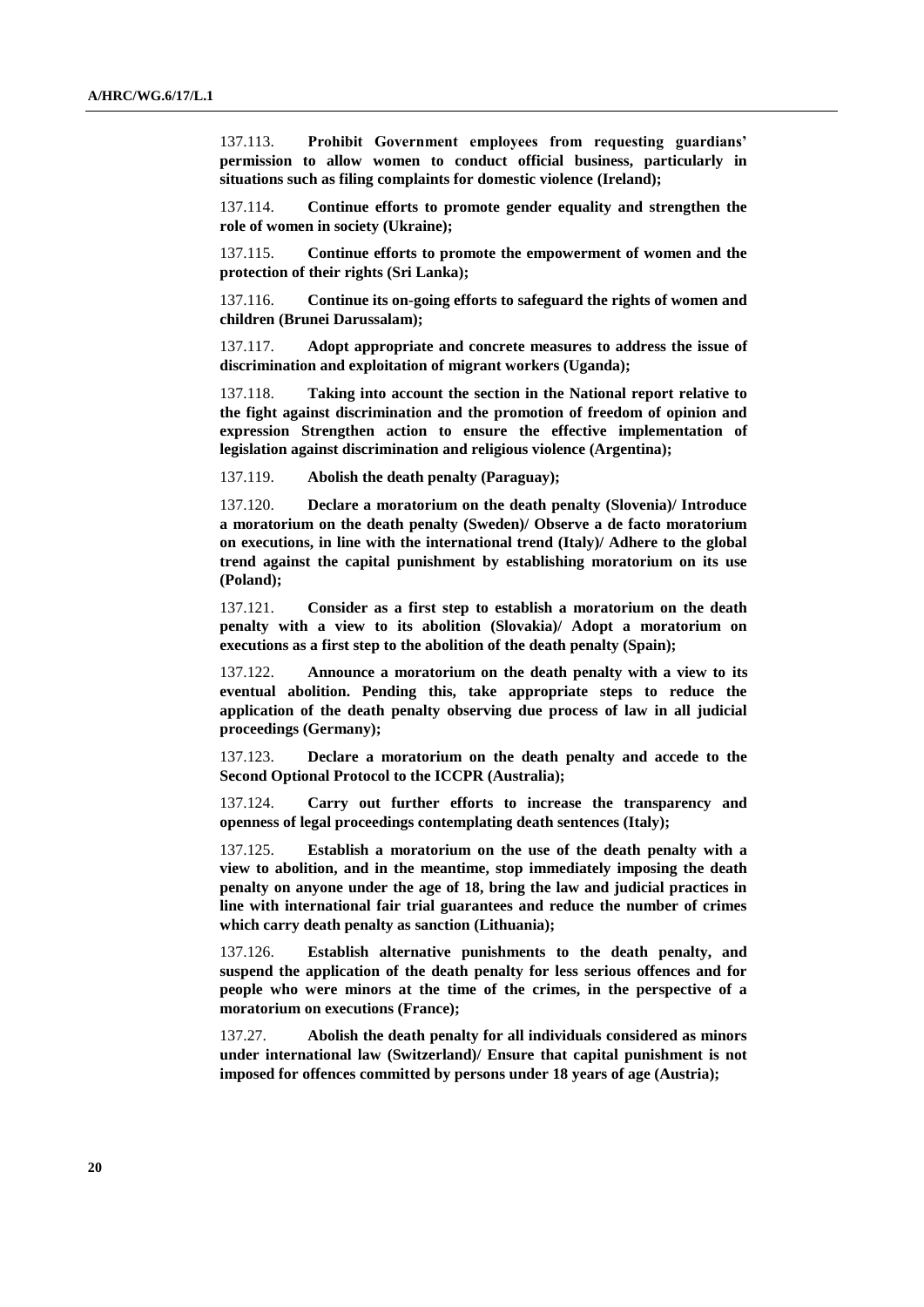137.28. **Refrain from imposing the death penalty, corporal punishment and life imprisonment for crimes committed by persons under the age of 18 (Czech Republic);**

137.29. **Abolish juvenile death penalty and corporal punishment (Albania);** 

137.130. **Abolish completely the penalty of corporal punishment (Switzerland)/ Abolish corporal punishments such as lashes and amputation (Sweden);**

137.131. **End the practice of executing children and bring the law and judicial practices into line with fair trial guarantees in international standards (Norway);**

137.132. **Continue its measures in combating human trafficking through the effective implementation of its Trafficking in Persons (offences) Act (Cambodia);**

137.133. **Ensure protection of victims of trafficking in human beings, in particular children, by providing assistance and social reintegration services, and by advancing cooperation with countries of origin and transit (Republic of Moldova);**

137.134. **To look into the issue of trafficking in children who are exploited and used for the purpose of begging in cooperation with countries of origin (United Arab Emirates);**

137.135. **Continue efforts to combat violence against most vulnerable groups, especially women (Lebanon);**

137.136. **Take further measures to fully and effectively implement the law that detail enforcement and redress mechanisms for women and children facing domestic violence (Lithuania);**

137.137. **Enforce legislation that criminalizes all forms of violence against women, including the Protection from Harm Act, and establish a system of regular data collection on such crimes (Republic of Moldova);**

137.138. **Reiterate its recommendations to guarantee the right to freedom of expression and conscience of all representatives of civil society, including religious minorities, and to revise the judgments against the prisoners who were convicted for having freely expressed their opinion (Switzerland);**

137.139. **Redouble its efforts to tackle the practice of forced and early marriage (Italy);**

137.140. **Continue to protect and promote the rights of imprisoned person so as to make conditions and places of detention more humane (Djibouti);**

137.141. **Genuine and full commitment to its commitments pursuant to international Convention against the Recruitment, Use, Financing and Training of Mercenaries, as these activities have destructive impacts on human rights (Syrian Arab Republic);**

137.142. **Continue with its efforts to reform the judicial system and its practices and further examine ways by which certain legal provisions are aligned with international human rights standards (Cyprus);**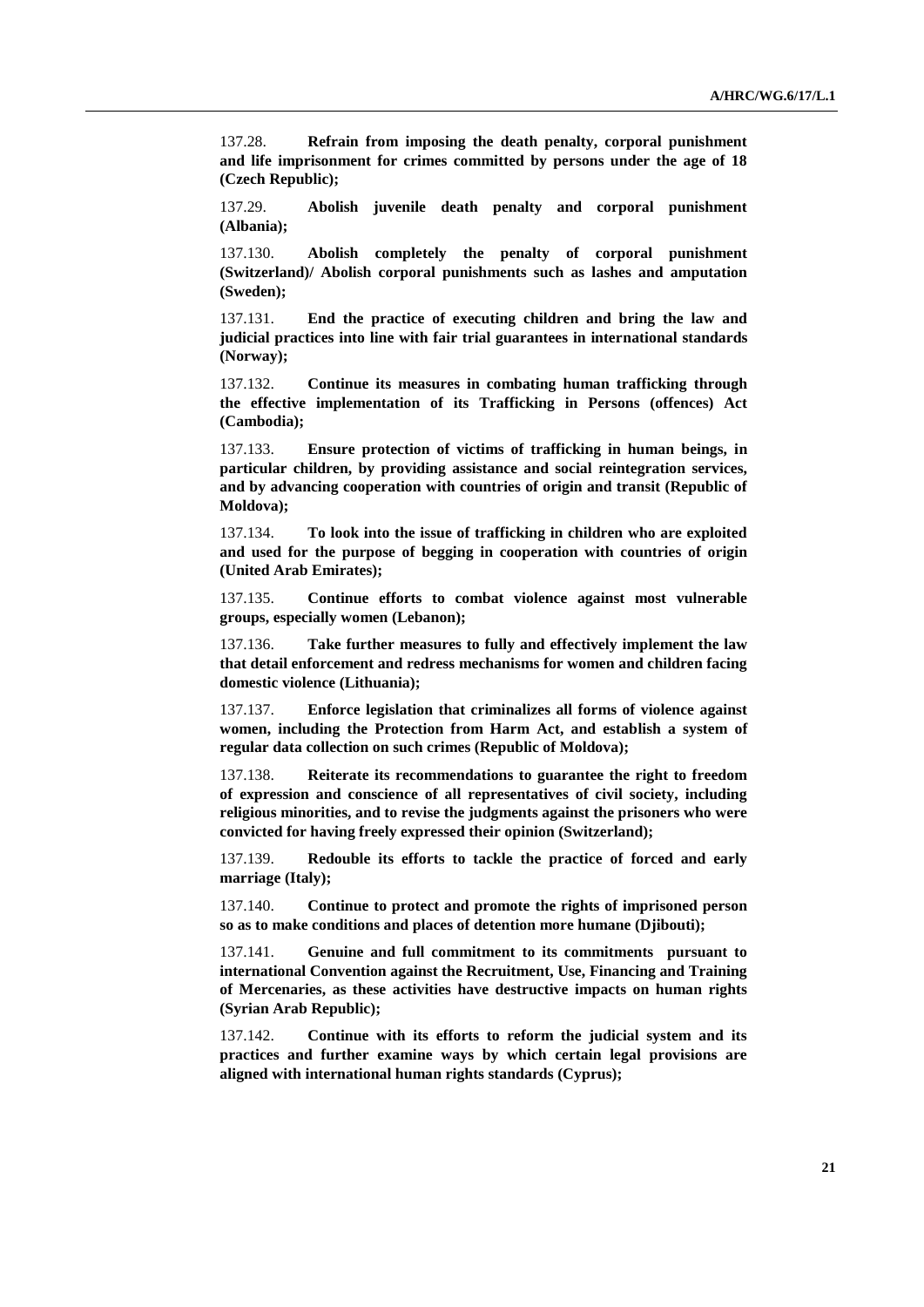137.143 **Continue its activities in the field of the judicial and legislative reforms for speeding up the pace of litigation and judgement enforcement (Azerbaijan);**

137.144. **Take further steps to ensure the full implementation of the Protection from Abuse System law. This would call for a clear definition of abuses and harms under the law, so that it can provide an effective mechanism and guarantee for the protection of victims (Denmark);**

137.145. **Provide maximum judicial transparency, for example by allowing officials of third countries to attend public trials at criminal and security courts (Netherlands);**

137.146. **Further promote access to remedy for victims of human rights violations (Japan);**

137.147. **Continue efforts to build and develop judicial capacities through training for judges and intensify efforts to strengthen the role of the judiciary (Nigeria);**

137.148. **Ensure that all individuals are afforded due process of law, informed of charges brought against them, and given a timely and transparent trial (United States of America);**

137.149. **Maintain the practice whereby the Ministry of Justice pays the fees of counsel for accused persons who are unable to pay as well as the presence of the media and persons interested in human rights during trial hearings (Nigeria);**

137.150. **Continue enhancing the principle of public trials, and monitoring them in a way that does not contradict the independence of the Judiciary and fair trials, including allowing [the public] to attend court hearings (Jordan);**

137.151. **Continue to take into account the judicial principles as a complimentary measure to international standards and documenting these measures (Jordan);**

137.152. **Guarantee due process, prohibit in law the use of torture and other forms of cruel treatments, in accordance with the Convention against Torture (France);**

137.153. **Implement legal reforms recognising a legally-defined age of minority that prevents early and forced marriage, detention of minors as adults, and exposure of minors to the death penalty (Australia);**

137.154. **Implement legal reforms to promulgate a criminal code, ensure transparent and fair criminal trials, and prevent arbitrary, secret and indefinite detention and torture in custody (Australia);**

137.155. **Ensure that the judicial and law enforcement system is not abused to harass individuals for expressing their political or religious views (Czech Republic);**

137.156. **Speed the process of an alternative penal system and to ensure that this system includes treatment of juvenile delinquency in line with the Convention of the rights of the child and the comments of the Committee of the rights of the child (United Arab Emirates).**

137.157. **Ensure implementation in practice of laws and regulations to which juvenile offenders are subject, including the prompt access of juveniles to**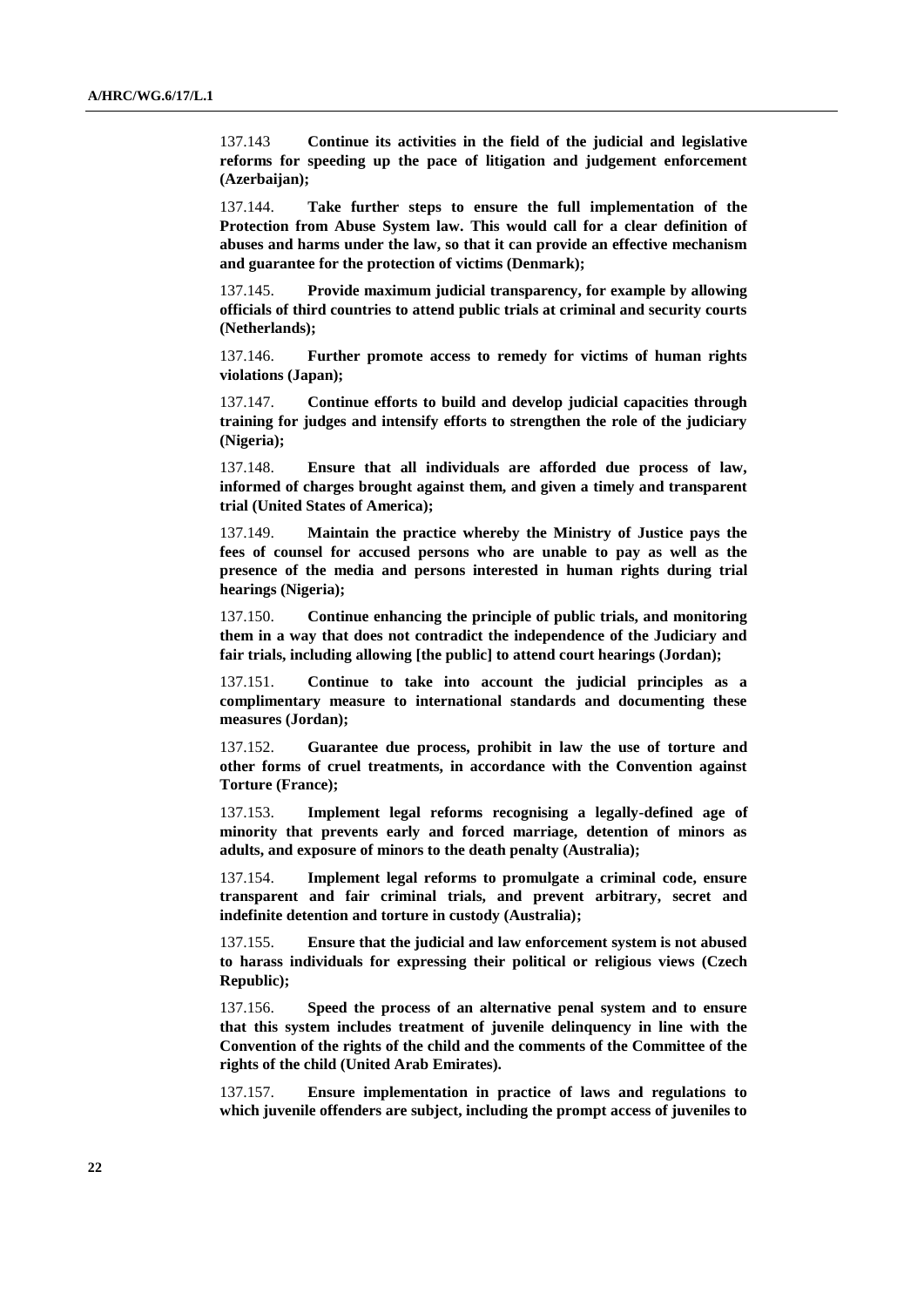**legal counsels, their separate detention and the enrolment of juveniles in appropriate school and training programmes while in custody (Cyprus);**

137.158. **Take all the necessary measures to effectively implement the law against domestic violence (Belgium);**

137.159. **Provide fair judicial process for female domestic workers who commit crimes punishable under the Saudi law (Pakistan);**

137.160. **Continue with its efforts to combat corruption (Singapore);**

137.161. **Intensify efforts to promote the principle of transparency in their endeavour to combat corruption (Malaysia);**

137.162. **Work with positive interaction with the requests of recovering stolen assets and extradite those involved in the violations of human rights and corruption cases (Tunisia);**

137.163. **Grant equal citizenship rights to women and men (France);**

137.164. **Guarantee birth registration for all boys and girls without discrimination of any kind (Mexico);**

137.165. **Remove all obstacles to freedom of expression and movement against human rights defenders, including all travel bans (Norway);**

137.166. **Protect freedom of religion or belief of all people living in the country (Romania);**

137.167. **Continue its tremendous efforts to improve the level of protection and services provided for pilgrims (Malaysia);**

137.168. **We appreciate the Kingdom's role in facilitating Hajj and Omra, and we commend the efforts the kingdom is taking and recommend they continue those efforts (Sudan);**

137.169. **Take necessary measures to ensure the effective enjoyment and protection of the right to freedom of religious belief, with a view to promoting the equality of all peoples and respect for all faiths (Canada);**

137.170. **Continue enhancing the legal protection of freedom of religion and belief, aiming at gradually allowing the public practice of all faiths and beliefs (Italy);**

137.171. **Respect freedom of expression and association, and restrict to the extent strictly necessary the use of criminal prosecutions against people who make use of such rights (Belgium);**

137.172. **Guarantee freedom of opinion, expression and belief and refrain from preventing Syrian pilgrims from practicing their religious duties as it constitute a flagrant violation of freedom of belief and religion as one of the basic freedoms (Syrian Arab Republic);**

137.173. **Allow the registration of NGOs that are active in the human rights area, both at the legal and practical level (Belgium);** 

137.174. **Strengthen human rights training for NGOs and help them to carry out their work professionally and objectively (China);**

137.175. **Refrain from exercising oppression and vengeance against legal activists and those demanding political reforms, the release of all detainees who**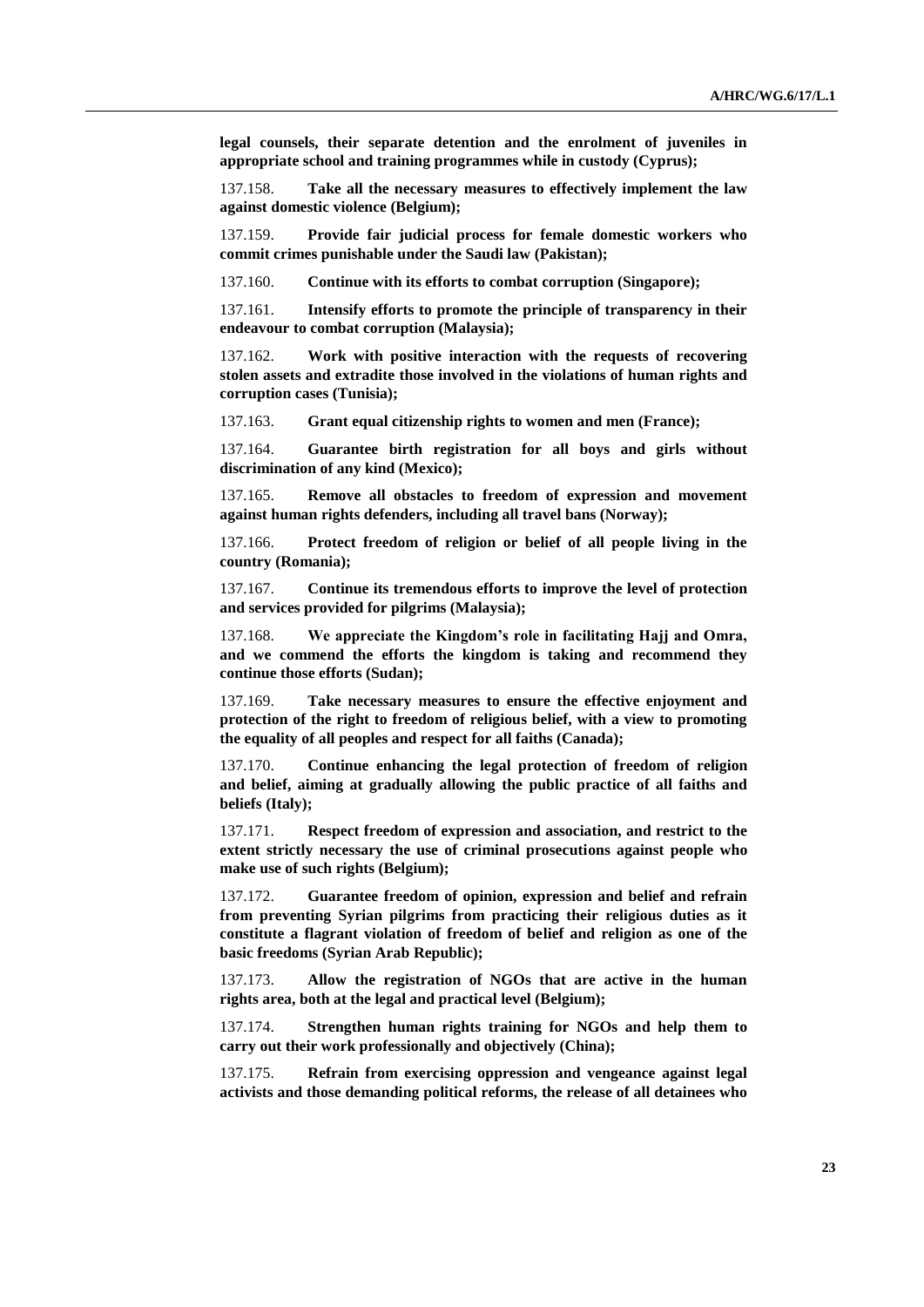**are held without due cause, and guarantee the rights of prisoners and detainees through fair and just trials (Syrian Arab Republic);**

137.176. **Adopt appropriate measures to disseminate widely and ensure full observance of the Declaration on Human Rights Defenders (Norway);**

137.177. **Redouble efforts to achieve a greater participation of women in remunerated employment, which goes beyond the area of teaching or the education sector and that includes leadership positions in both the public and private spheres (Ecuador);**

137.178. **Carry out properly follow-up measures to guarantee meaningful progress in the area of women's public and political participation (Indonesia);**

137.179. **Continue to expand the opportunities for women's political and public participation, employment and education (Nigeria);**

137.180. **Exert more effort to enable women's participation in the political and the public life, and eliminating the barriers that prevent women from enjoying their rights whether cultural or societal (Oman);**

137.181. **Continue actions in ensuring participation of women in political and public life in order to eliminate existing barriers in the way of guaranteeing, promoting and protecting the rights of women in line with the international standards (Russian Federation);**

137.182. **Continue to implement appropriate measures to promote further participation of women in various sectors of society and women's employment both within government and in the private sector (Japan);**

137.183. **Take additional measures that aim at implementing labour laws that the Kingdom has ratified, especially those regarding ending all sorts of discrimination at work and equal remuneration (Egypt);**

137.184. **Ensure women's equal access to employment (Poland);**

137.185. **Take additional measures aimed at protecting and promoting women's rights in education, health, and work sectors, as well as the legal capacity for women (Morocco);**

137.186. **Continue taking measures to promote social and cultural rights (Uzbekistan);**

137.187. **Continue promoting its social programmes for the greater good of its people (Venezuela (Bolivarian Republic of));**

137.188. **Continue promoting the right to health of its citizens, particularly maternal and child health services (Brunei Darussalam);**

137.189. **Continue efforts in providing full access to health services for the general population (Turkey);** 

137.190. **Make progress in the implementation of legislative measures to ensure the prohibition of discrimination in education, in order to protect minority groups and promote gender equality (Chile);** 

137.191. **Continue to take necessary measures to combat discrimination in the area of education (State of Palestine);**

137.192. **Continue to promote gender equality and the empowerment of women especially through access to quality education (Singapore);**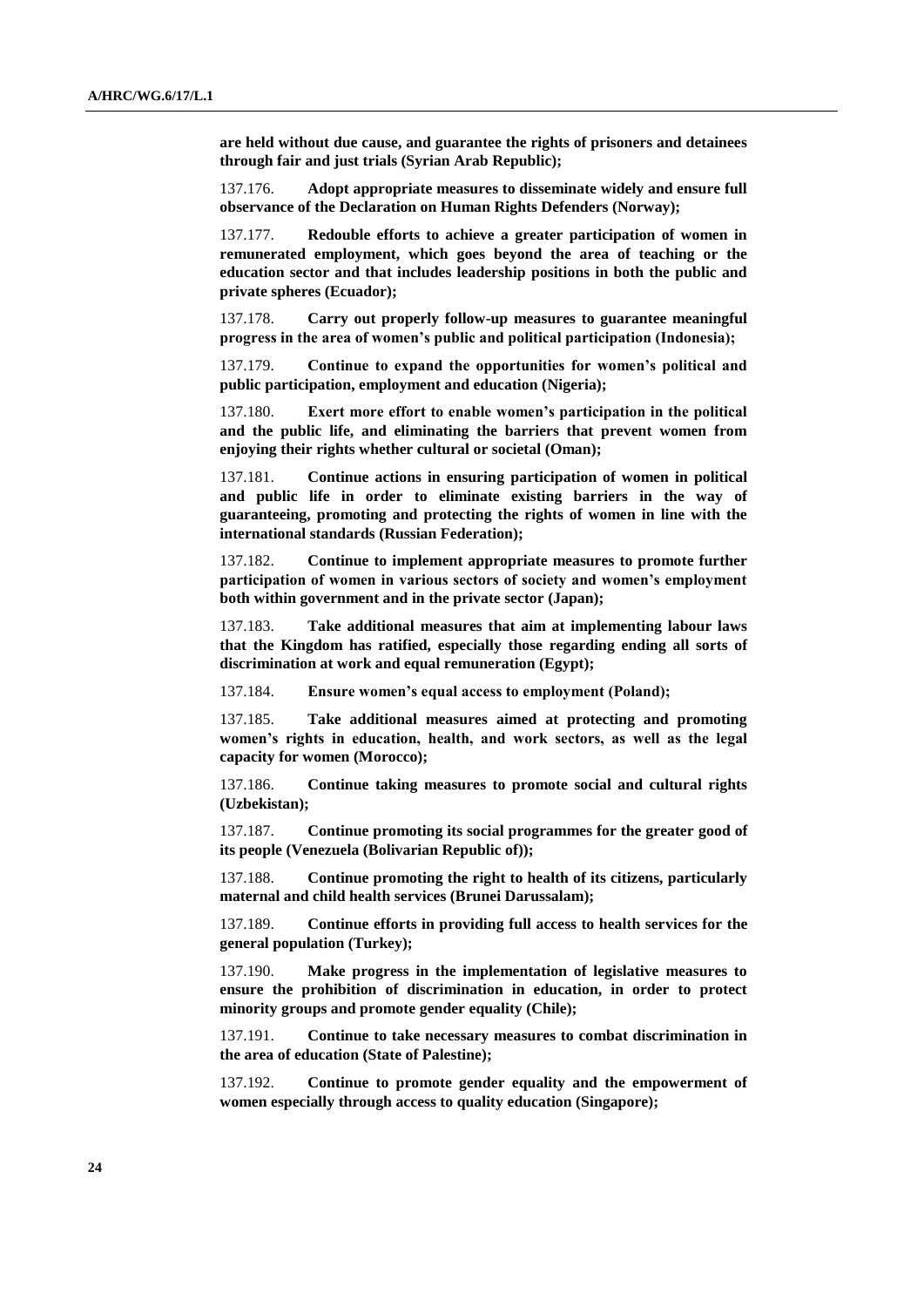137.193. **Further increase the attendance of girls in secondary and higher education and the participation of women in the professional sphere (Turkey);**

137.194. **Pass legislation guaranteeing the right of religious minorities to build and maintain places of worship (Austria);**

137.195. **Give due attention to the issue of the practice of sponsorship for foreigners, considering that this practice can give rise to serious human rights violations of foreign workers (Republic of Korea);**

137.196 **Expand the scope of the Labour Code to include all migrant workers (New Zealand);**

137.197. **Continue the efforts in ensuring the rights of the migrant workers, including in terms of access to all social and health services (Republic of Moldova);**

137.198. **Continue to take measures for the increased protection of the rights of migrant workers (Nigeria);**

137.199. **Step up efforts to protect the rights of migrant workers (Sierra Leone);**

137.200. **Continue policies for protecting the rights of migrants (Tajikistan);**

137.201. **Continue the efforts in favour of migrant workers (Senegal);**

137.202. **Strengthen efforts to ensure the rights of migrants (Somalia);**

137.203. **Strengthen measures with a view to ensuring the rights of migrant domestic workers (Sri Lanka);**

137.204. **Reform the status of migrant workers in order to ensure the protection of their rights against all forms of discrimination (France);**

137.205. **Intensify the on-going awareness-raising measures with the aim of protecting and promoting the rights of migrant workers (Indonesia);**

137.206. **Further the work on various ministerial decisions and the implementation of monitoring mechanisms on protection of migrant workers from human rights violation (Ethiopia);**

137.207. **Establish an accessible complaint mechanism, such as a freephone service, to which migrant workers can confidentially report instances of abuse and exploitation, as well as seek assistance (New Zealand);**

137.208. **Take every possible measure to protect the legal and financial rights of expatriate workers in the Kingdom (Ethiopia);**

137.209. **Take all possible measures to protect the rights of expatriate workers, particularly the means for legal redresses (Pakistan);**

137.210. **Take all necessary measures to protect rights of migrant workers, especially those regarding means of remedies (Egypt);**

137.211. **Implement effectively the regulation on domestic workers and persons with similar status and provide the migrant workers with adequate protection from abuse in the part of employers (Kyrgyzstan);**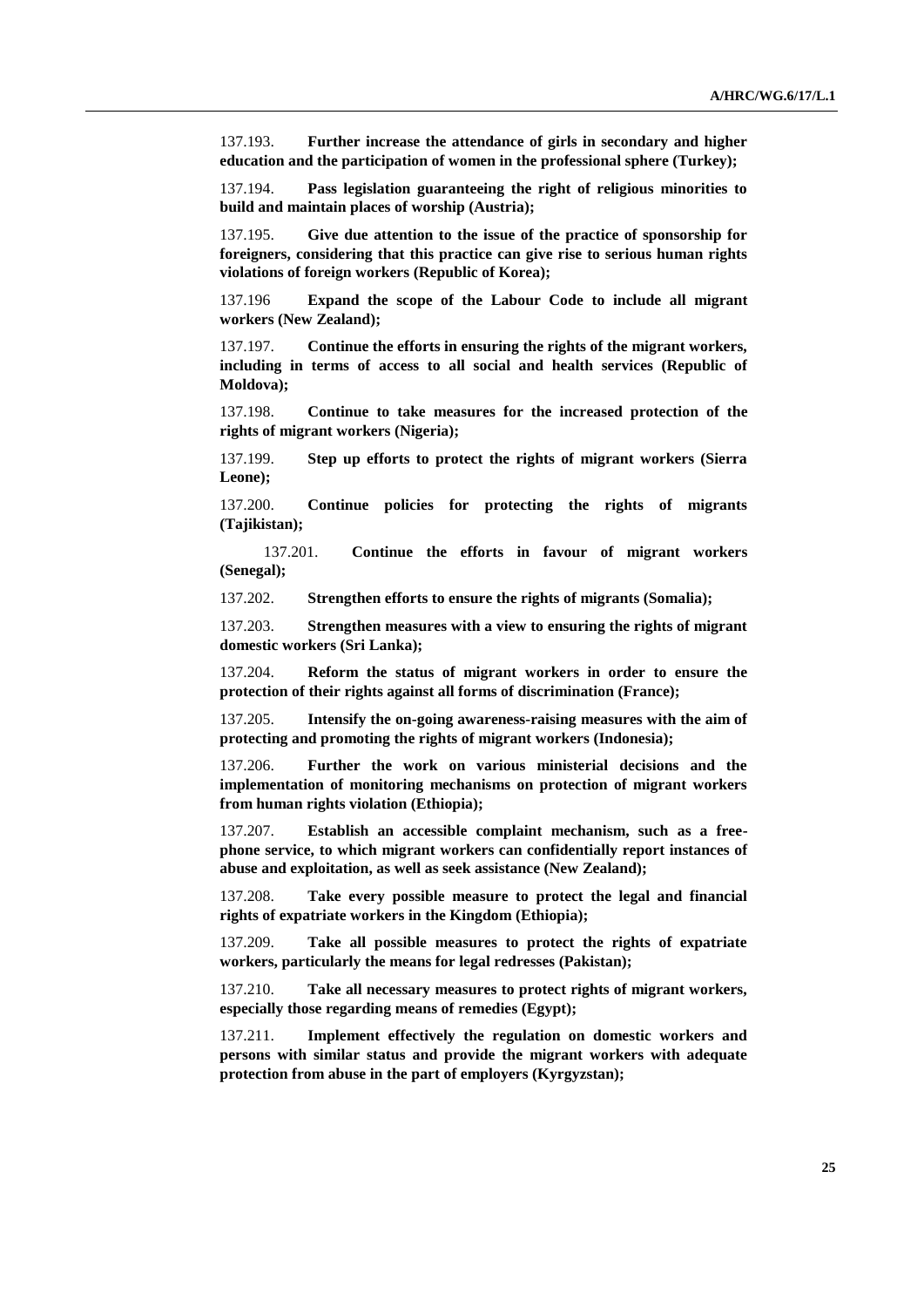137.212. **Protect all workers from abuse by prosecuting perpetrators of labour abuses, adopting laws to protect victims, and better apprising foreign workers of their legal rights and remedies (United States of America);**

137.213. **Take all necessary measures to protect the rights of all migrant workers especially the means for redress (Bahrain);**

137.214. **Continue efforts to enhance the welfare of migrant workers, including the domestic workers, and further strengthen the mechanism to prevent their possible exploitation (Nepal);**

137.215. **Build on the positive measures in protecting the rights of the household service workers and continue to step up efforts to protect the rights of migrant workers and their families (The Philippines);**

137.216. **Continue its priority and initiatives in the 9th National Development Plan, with more focus on equality, non-discrimination, rights to health, education, to just and favourable conditions of work for vulnerable groups of women, children, migrants, foreign workers, refugees and persons with difficulties (Viet Nam);**

137.217. **Ensure that legislation and administrative measures adopted to combat terrorism are fair and have review mechanisms (Mexico);**

137.218. **Update the council periodically about its efforts in combating terrorism (Lebanon);**

137.219. **Cooperate with other States in order to tackle the main root causes that attract the youngsters to the so-called jihadism namely the provision of their socioeconomic and cultural rights (Somalia);**

- 137.220. **Genuine and full commitment to treaties combating terrorism and relative international resolutions to combat terrorism, its financing and support in all aspects (Syrian Arab Republic);**
- 137.221. **Exchange with other States its successful experience in the field of rehabilitation of surrenders, suspected and/or imprisoned persons for terrorism (Somalia);**
- 137.222. **Share its good practice in ensuring dignified housing to the most vulnerable groups (Venezuela (Bolivarian Republic of));**

137.223. **Share the methodology used in the elaboration of the national report as a good practice of the UPR (Venezuela (Bolivarian Republic of));**

137.224. **Engage in a structural human rights dialogue with the EU at the political and technical level (Netherlands);**

137.225. **Activate the items listed in the Declaration of the Islamic Summit to promote Islamic solidarity and make it a reality where there is peace and coexistence (Sudan);**

137.226. **Commit to the principle of non-intervention in the internal affairs of other States as it is related to the achievement of social, economic, cultural and political development of all States (Syrian Arab Republic).**

138. **All conclusions and/or recommendations contained in the present report reflect the position of the submitting State(s) and/or the State under review. They should not be construed as endorsed by the Working Group as a whole.**